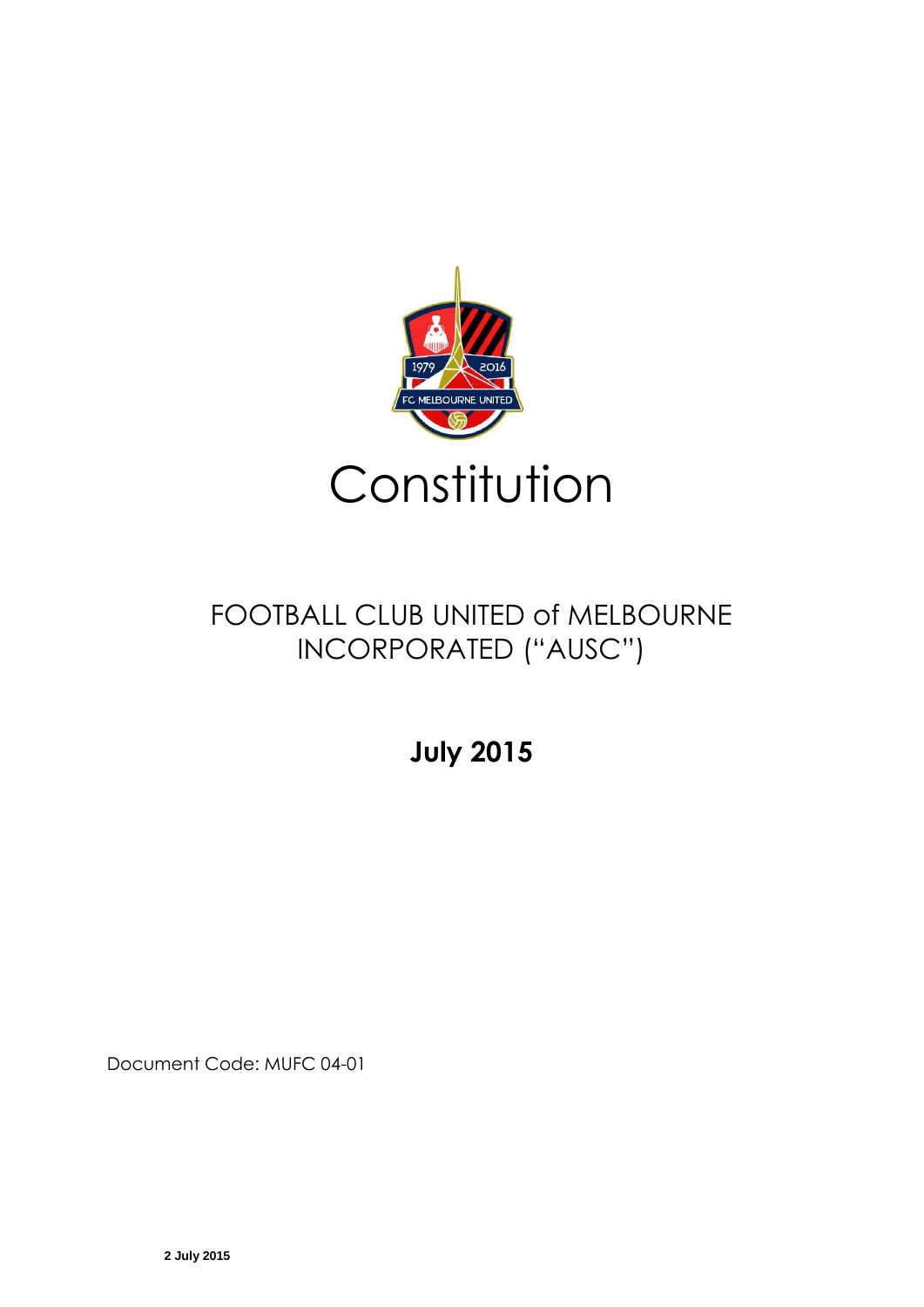# **Constitution**

| 1                       | <b>Purposes of Club</b>                                                       | 1                              |
|-------------------------|-------------------------------------------------------------------------------|--------------------------------|
| 1.1<br>1.2              | Name<br>Purposes                                                              |                                |
| 1.3<br>1.4              | <b>Financial Year</b><br>Alteration of purposes and Constitution              | 1<br>1                         |
| $\mathbf 2$             | Income and payments                                                           | $\mathbf{2}$                   |
| 2.1                     | Application of income                                                         | $\overline{2}$                 |
| 2.2<br>2.3              | No dividends, bonus or profit to be paid to Members<br>Payments in good faith | $\mathbf{2}$<br>$\overline{2}$ |
| $\mathbf{3}$            | Membership                                                                    | $\mathbf{2}$                   |
| 3.1                     | <b>Ongoing Membership</b>                                                     | 2                              |
| 3.2<br>3.3              | Members<br>Duration of membership                                             | $\overline{2}$<br>3            |
| 3.4                     | Members admitted to membership                                                | 3                              |
| 3.5                     | <b>Admission of Members</b>                                                   | 3                              |
| 3.6<br>3.7              | Ceasing to be a Member<br>No claim against the Club                           | 4<br>4                         |
| 3.8                     | Limited liability                                                             | 4                              |
| 3.9                     | Members subscriptions                                                         | 4                              |
| 3.10                    | Register of Members                                                           | 4                              |
| $\overline{\mathbf{4}}$ | <b>General meetings</b>                                                       | 5                              |
| 4.1                     | Annual general meeting                                                        | 5                              |
| 4.2<br>4.3              | Power to convene general meeting<br>Use of technology at general meetings     | 5<br>5                         |
| 4.4                     | Notice of general meeting                                                     | 5                              |
| 4.5                     | Directors entitled to attend general meetings                                 | 6                              |
| 4.6                     | Non-receipt of notice                                                         | 6                              |
| 5                       | Proceedings at general meetings                                               | 6                              |
| 5.1                     | Number for a quorum                                                           | 6                              |
| 5.2<br>5.3              | Requirement for a quorum<br>Quorum and time                                   | 6<br>6                         |
| 5.4                     | Adjourned meeting                                                             | 7                              |
| 5.5                     | President to preside over general meetings                                    | 7                              |
| 5.6                     | Conduct of general meetings                                                   | 7                              |
| 5.7<br>5.8              | Adjournment of general meeting<br>Notice of adjourned meeting                 | 7<br>8                         |
| 5.9                     | Questions decided by majority                                                 | 8                              |
| 5.10                    | Equality of votes casting vote for chairman                                   | 8                              |
| 5.11                    |                                                                               |                                |
| 5.12                    | Declaration of results                                                        | 8                              |
|                         | Poll                                                                          | 8                              |
| 5.13                    | Objection to voting qualification                                             | 9                              |
| 5.14<br>6               | Chairman to determine any poll dispute<br><b>Voting rights of Members</b>     | 9<br>9                         |
| 6.1                     | Votes on show of hands                                                        | 9                              |
| 6.2                     | Votes on a poll                                                               | 9                              |
| 6.3<br>6.4              | Parent or Legal Guardian Representative<br>Proxy voting                       | 9<br>9                         |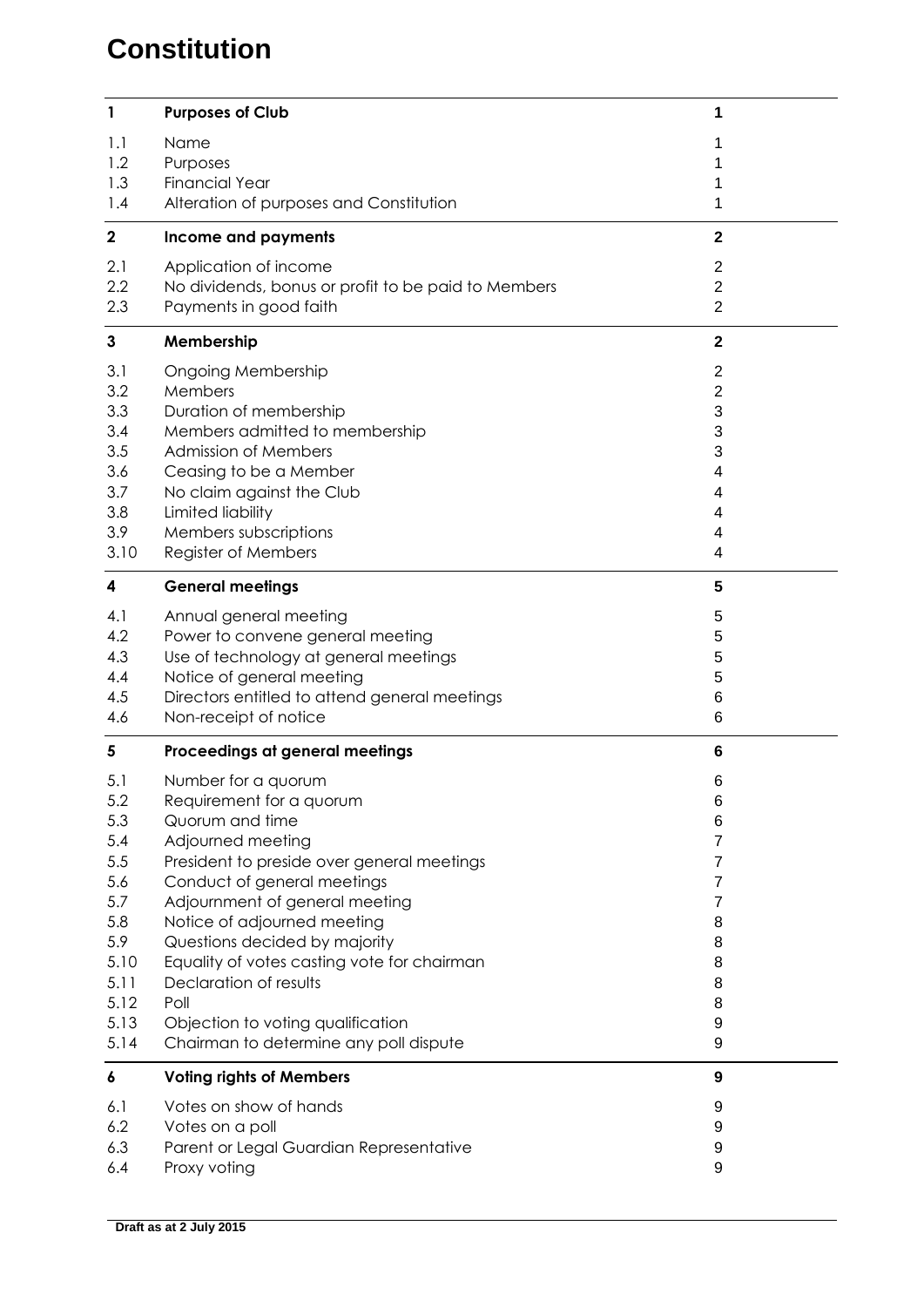| 7            | FFA and FFV                                                                         | 10       |
|--------------|-------------------------------------------------------------------------------------|----------|
| 7.1          | Authority of FFA and FFV                                                            | 10       |
| 7.2          | Constitution                                                                        | 10       |
| 7.3          | Enforcement of rules                                                                | 11       |
| 8            | <b>Liquor Licensing</b>                                                             | 11       |
| 9            | <b>Disputes</b>                                                                     | 11       |
| 10           | <b>Patrons and Life Members</b>                                                     | 12       |
| 10.1         | Appointment and removal of Patrons                                                  | 12       |
| 10.2         | <b>Rights of Patrons</b>                                                            | 12       |
| 10.3         | Eligibility for Life Membership                                                     | 12       |
| 10.4         | Nomination requirements                                                             | 12       |
| 10.5         | Admission to Life Membership                                                        | 13       |
| 10.6         | Rights of Life Members                                                              | 13       |
| 11           | <b>Directors</b>                                                                    | 13       |
| 11.1         | Number of Directors                                                                 | 13       |
| 11.2         | Elections                                                                           | 14       |
| 11.3         | Term of office                                                                      | 14       |
| 11.4         | Maximum term of office                                                              | 14       |
| 11.5         | Casual vacancy                                                                      | 15       |
| 11.6         | <b>Remuneration of Directors</b>                                                    | 15       |
| 11.7         | Vacation of office                                                                  | 15       |
| 11.8         | Directors to be bound by Club, FFV and FFA Rules                                    | 15       |
|              |                                                                                     |          |
| 12           | <b>Powers and duties of Directors</b>                                               | 16       |
| 12.1         | <b>Transitional Provisions</b>                                                      | 16       |
| 12.2         | Directors to manage Club                                                            | 16       |
| 12.3         | Minutes                                                                             | 16       |
| 12.4         | Signing Cheques and other negotiable instruments                                    | 16       |
| 13           | <b>Proceedings of Directors</b>                                                     | 16       |
| 13.1         | Directors meetings                                                                  | 16       |
| 13.2         | Questions decided by majority                                                       | 16       |
| 13.3         | Chairman's casting vote                                                             | 16       |
| 13.4         | Quorum                                                                              | 16       |
| 13.5         | Effect of vacancy                                                                   | 16       |
| 13.6         | Director attending and voting by proxy                                              | 17       |
| 13.7         | Convening meetings                                                                  | 17       |
| 13.8         | President to preside at Directors' meeting                                          | 17       |
| 13.9         | Club Administrator                                                                  | 17       |
| 13.10        | Powers delegated to Club Administrator                                              | 17       |
| 13.11        | Circulating resolutions                                                             | 17       |
| 13.12        | Validity of acts of Directors<br>Conflicts of interest                              | 18<br>18 |
| 13.13        |                                                                                     |          |
| 14           | Secretary/Treasurer                                                                 | 18       |
| 14.1<br>14.2 | Election and Appointment of Secretary<br>Vacation in office of Secretary/ Treasurer | 18<br>18 |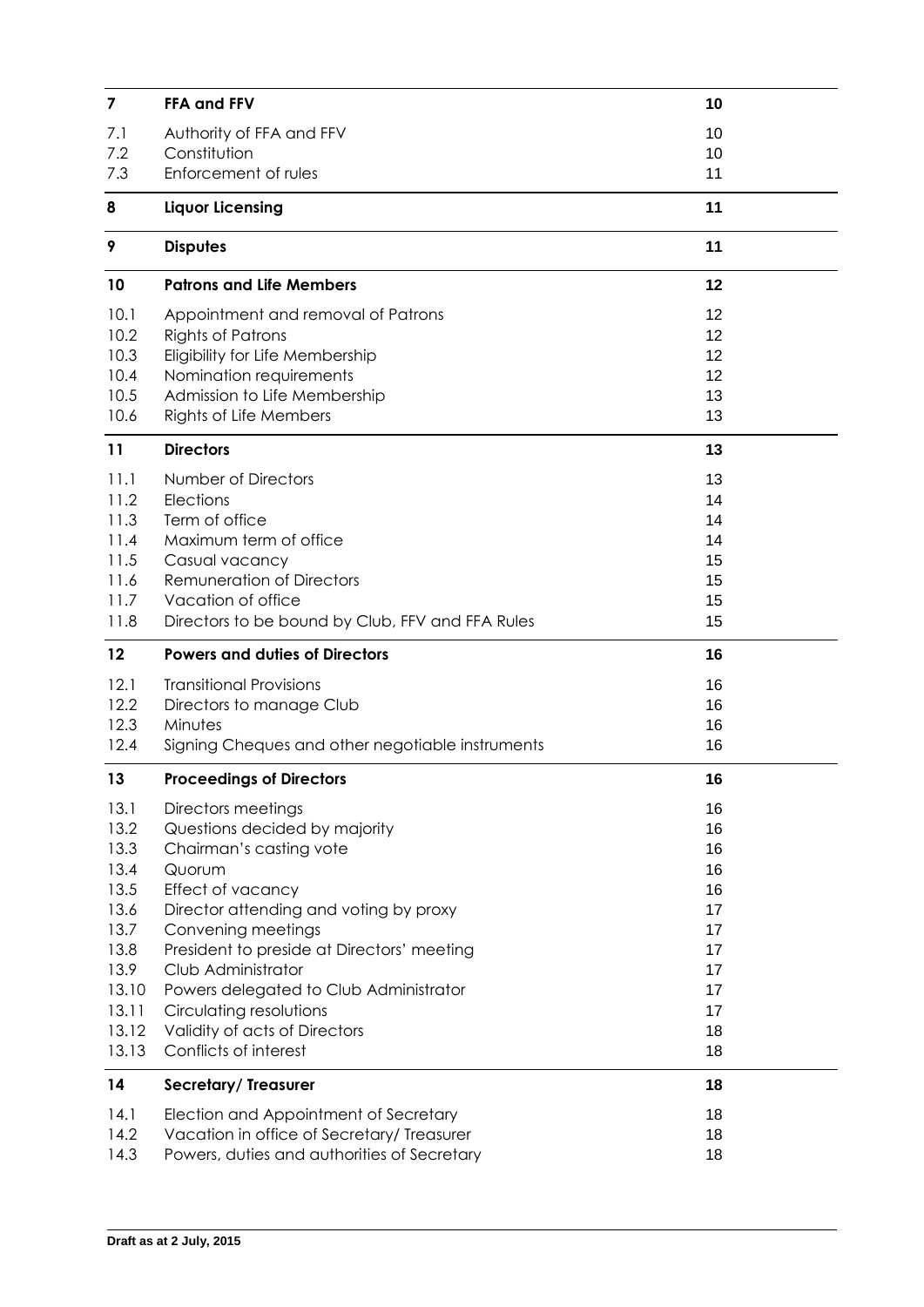| 15.1<br>18<br>Making and amending By-laws<br>15.2<br>Effect of By-law<br>19<br><b>Seals</b><br>16<br>19<br>19<br>16.1<br>Safe custody of common seals<br>16.2<br>Use of common seal<br>19<br><b>Funds</b><br>19<br>17<br>17.1<br>Source of Funds<br>19<br>17.2<br>19<br>Funds management<br>18<br>Inspection and copying of and access to records<br>19<br>18.1<br>Inspection by Members<br>19<br>18.2<br>Right of a Member to inspect, copy or access documents<br>19<br>18.3<br>Custody of documents<br>20<br>19<br><b>Service of documents</b><br>20<br>19.1<br>Document includes notice<br>20<br>19.2<br>Methods of service<br>20<br>19.3<br>Methods of service on the Club<br>20<br>19.4<br>Post<br>20<br>19.5<br>Fax or electronic transmission<br>21<br>20<br>Indemnity<br>21<br>20.1<br>21<br>Indemnity of office holders<br>20.2<br>Insurance<br>21<br>21<br>Winding up<br>21<br>21.1<br>21<br>Contributions of Members on winding up<br>21.2<br>Excess property on winding up<br>22<br>22<br><b>Financial statements</b><br>22<br>23<br><b>Disciplining of members</b><br>22<br>23.1<br>22<br>Introduction<br>23.2<br>Judiciary Panel<br>22<br>23.3<br>Proceedings<br>23<br>Penalties<br>23.4<br>25<br>23.5<br><b>Effect of Penalty</b><br>25<br>Definitions and interpretation<br>26<br>24 | 15 | <b>By-laws</b> | 18 |
|-------------------------------------------------------------------------------------------------------------------------------------------------------------------------------------------------------------------------------------------------------------------------------------------------------------------------------------------------------------------------------------------------------------------------------------------------------------------------------------------------------------------------------------------------------------------------------------------------------------------------------------------------------------------------------------------------------------------------------------------------------------------------------------------------------------------------------------------------------------------------------------------------------------------------------------------------------------------------------------------------------------------------------------------------------------------------------------------------------------------------------------------------------------------------------------------------------------------------------------------------------------------------------------------------------|----|----------------|----|
|                                                                                                                                                                                                                                                                                                                                                                                                                                                                                                                                                                                                                                                                                                                                                                                                                                                                                                                                                                                                                                                                                                                                                                                                                                                                                                       |    |                |    |
|                                                                                                                                                                                                                                                                                                                                                                                                                                                                                                                                                                                                                                                                                                                                                                                                                                                                                                                                                                                                                                                                                                                                                                                                                                                                                                       |    |                |    |
|                                                                                                                                                                                                                                                                                                                                                                                                                                                                                                                                                                                                                                                                                                                                                                                                                                                                                                                                                                                                                                                                                                                                                                                                                                                                                                       |    |                |    |
|                                                                                                                                                                                                                                                                                                                                                                                                                                                                                                                                                                                                                                                                                                                                                                                                                                                                                                                                                                                                                                                                                                                                                                                                                                                                                                       |    |                |    |
|                                                                                                                                                                                                                                                                                                                                                                                                                                                                                                                                                                                                                                                                                                                                                                                                                                                                                                                                                                                                                                                                                                                                                                                                                                                                                                       |    |                |    |
|                                                                                                                                                                                                                                                                                                                                                                                                                                                                                                                                                                                                                                                                                                                                                                                                                                                                                                                                                                                                                                                                                                                                                                                                                                                                                                       |    |                |    |
|                                                                                                                                                                                                                                                                                                                                                                                                                                                                                                                                                                                                                                                                                                                                                                                                                                                                                                                                                                                                                                                                                                                                                                                                                                                                                                       |    |                |    |
|                                                                                                                                                                                                                                                                                                                                                                                                                                                                                                                                                                                                                                                                                                                                                                                                                                                                                                                                                                                                                                                                                                                                                                                                                                                                                                       |    |                |    |
|                                                                                                                                                                                                                                                                                                                                                                                                                                                                                                                                                                                                                                                                                                                                                                                                                                                                                                                                                                                                                                                                                                                                                                                                                                                                                                       |    |                |    |
|                                                                                                                                                                                                                                                                                                                                                                                                                                                                                                                                                                                                                                                                                                                                                                                                                                                                                                                                                                                                                                                                                                                                                                                                                                                                                                       |    |                |    |
|                                                                                                                                                                                                                                                                                                                                                                                                                                                                                                                                                                                                                                                                                                                                                                                                                                                                                                                                                                                                                                                                                                                                                                                                                                                                                                       |    |                |    |
|                                                                                                                                                                                                                                                                                                                                                                                                                                                                                                                                                                                                                                                                                                                                                                                                                                                                                                                                                                                                                                                                                                                                                                                                                                                                                                       |    |                |    |
|                                                                                                                                                                                                                                                                                                                                                                                                                                                                                                                                                                                                                                                                                                                                                                                                                                                                                                                                                                                                                                                                                                                                                                                                                                                                                                       |    |                |    |
|                                                                                                                                                                                                                                                                                                                                                                                                                                                                                                                                                                                                                                                                                                                                                                                                                                                                                                                                                                                                                                                                                                                                                                                                                                                                                                       |    |                |    |
|                                                                                                                                                                                                                                                                                                                                                                                                                                                                                                                                                                                                                                                                                                                                                                                                                                                                                                                                                                                                                                                                                                                                                                                                                                                                                                       |    |                |    |
|                                                                                                                                                                                                                                                                                                                                                                                                                                                                                                                                                                                                                                                                                                                                                                                                                                                                                                                                                                                                                                                                                                                                                                                                                                                                                                       |    |                |    |
|                                                                                                                                                                                                                                                                                                                                                                                                                                                                                                                                                                                                                                                                                                                                                                                                                                                                                                                                                                                                                                                                                                                                                                                                                                                                                                       |    |                |    |
|                                                                                                                                                                                                                                                                                                                                                                                                                                                                                                                                                                                                                                                                                                                                                                                                                                                                                                                                                                                                                                                                                                                                                                                                                                                                                                       |    |                |    |
|                                                                                                                                                                                                                                                                                                                                                                                                                                                                                                                                                                                                                                                                                                                                                                                                                                                                                                                                                                                                                                                                                                                                                                                                                                                                                                       |    |                |    |
|                                                                                                                                                                                                                                                                                                                                                                                                                                                                                                                                                                                                                                                                                                                                                                                                                                                                                                                                                                                                                                                                                                                                                                                                                                                                                                       |    |                |    |
|                                                                                                                                                                                                                                                                                                                                                                                                                                                                                                                                                                                                                                                                                                                                                                                                                                                                                                                                                                                                                                                                                                                                                                                                                                                                                                       |    |                |    |
|                                                                                                                                                                                                                                                                                                                                                                                                                                                                                                                                                                                                                                                                                                                                                                                                                                                                                                                                                                                                                                                                                                                                                                                                                                                                                                       |    |                |    |
|                                                                                                                                                                                                                                                                                                                                                                                                                                                                                                                                                                                                                                                                                                                                                                                                                                                                                                                                                                                                                                                                                                                                                                                                                                                                                                       |    |                |    |
|                                                                                                                                                                                                                                                                                                                                                                                                                                                                                                                                                                                                                                                                                                                                                                                                                                                                                                                                                                                                                                                                                                                                                                                                                                                                                                       |    |                |    |
|                                                                                                                                                                                                                                                                                                                                                                                                                                                                                                                                                                                                                                                                                                                                                                                                                                                                                                                                                                                                                                                                                                                                                                                                                                                                                                       |    |                |    |
|                                                                                                                                                                                                                                                                                                                                                                                                                                                                                                                                                                                                                                                                                                                                                                                                                                                                                                                                                                                                                                                                                                                                                                                                                                                                                                       |    |                |    |
|                                                                                                                                                                                                                                                                                                                                                                                                                                                                                                                                                                                                                                                                                                                                                                                                                                                                                                                                                                                                                                                                                                                                                                                                                                                                                                       |    |                |    |
|                                                                                                                                                                                                                                                                                                                                                                                                                                                                                                                                                                                                                                                                                                                                                                                                                                                                                                                                                                                                                                                                                                                                                                                                                                                                                                       |    |                |    |
|                                                                                                                                                                                                                                                                                                                                                                                                                                                                                                                                                                                                                                                                                                                                                                                                                                                                                                                                                                                                                                                                                                                                                                                                                                                                                                       |    |                |    |
|                                                                                                                                                                                                                                                                                                                                                                                                                                                                                                                                                                                                                                                                                                                                                                                                                                                                                                                                                                                                                                                                                                                                                                                                                                                                                                       |    |                |    |
|                                                                                                                                                                                                                                                                                                                                                                                                                                                                                                                                                                                                                                                                                                                                                                                                                                                                                                                                                                                                                                                                                                                                                                                                                                                                                                       |    |                |    |
|                                                                                                                                                                                                                                                                                                                                                                                                                                                                                                                                                                                                                                                                                                                                                                                                                                                                                                                                                                                                                                                                                                                                                                                                                                                                                                       |    |                |    |
| 24.1<br><b>Definitions</b><br>26                                                                                                                                                                                                                                                                                                                                                                                                                                                                                                                                                                                                                                                                                                                                                                                                                                                                                                                                                                                                                                                                                                                                                                                                                                                                      |    |                |    |
| 24.2<br>Interpretation<br>27                                                                                                                                                                                                                                                                                                                                                                                                                                                                                                                                                                                                                                                                                                                                                                                                                                                                                                                                                                                                                                                                                                                                                                                                                                                                          |    |                |    |
| 24.3<br>Corporations Act<br>28                                                                                                                                                                                                                                                                                                                                                                                                                                                                                                                                                                                                                                                                                                                                                                                                                                                                                                                                                                                                                                                                                                                                                                                                                                                                        |    |                |    |
| 24.4<br>Headings<br>28<br>24.5<br>"Include" etc.<br>28                                                                                                                                                                                                                                                                                                                                                                                                                                                                                                                                                                                                                                                                                                                                                                                                                                                                                                                                                                                                                                                                                                                                                                                                                                                |    |                |    |
| 24.6<br>28<br>Powers                                                                                                                                                                                                                                                                                                                                                                                                                                                                                                                                                                                                                                                                                                                                                                                                                                                                                                                                                                                                                                                                                                                                                                                                                                                                                  |    |                |    |
| 24.7<br>Purposes<br>29                                                                                                                                                                                                                                                                                                                                                                                                                                                                                                                                                                                                                                                                                                                                                                                                                                                                                                                                                                                                                                                                                                                                                                                                                                                                                |    |                |    |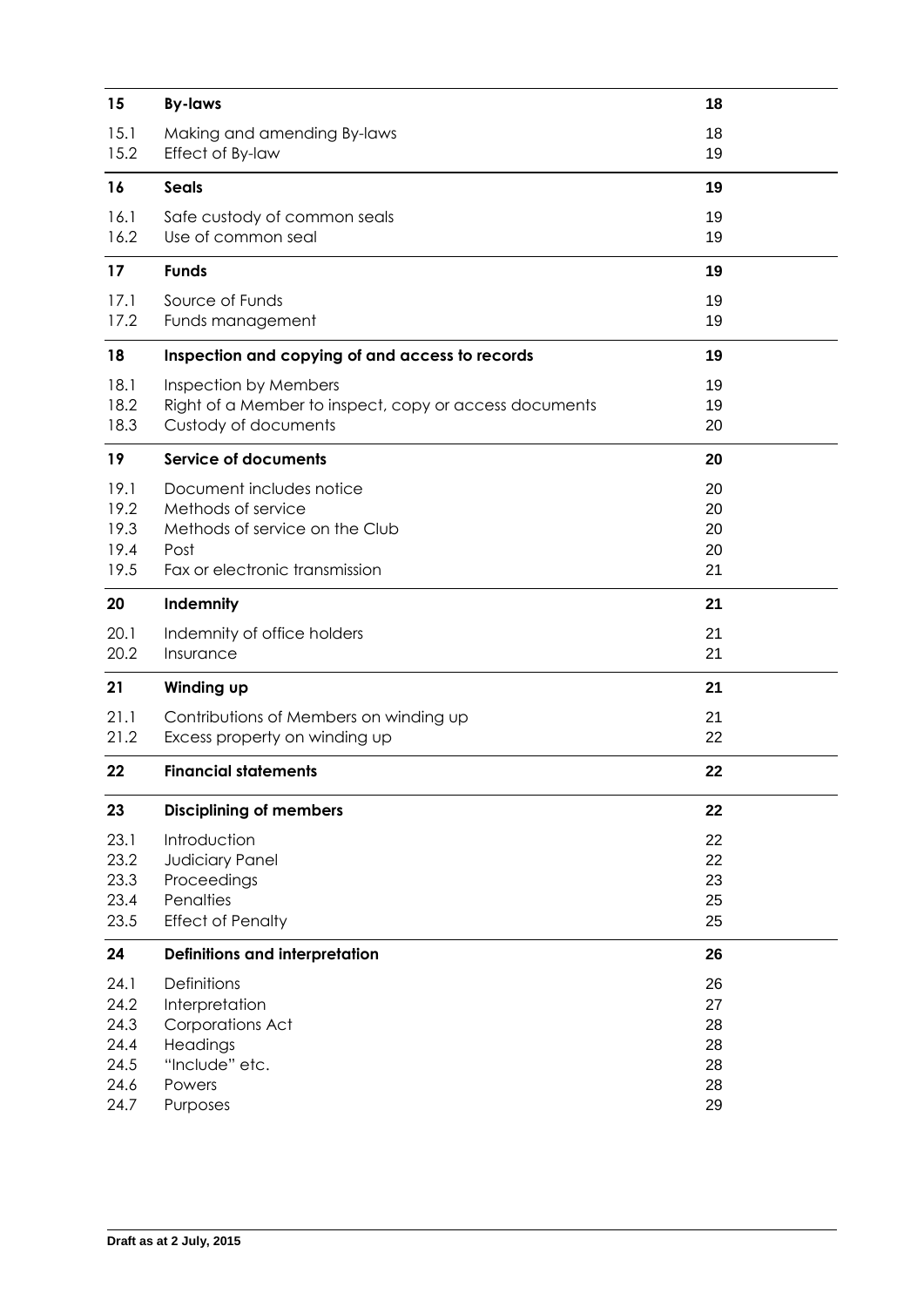| APPENDIX 1 – APPLICATION FOR MEMBERSHIP OF MELBOURNE UNITED FC INC | 30  |
|--------------------------------------------------------------------|-----|
| APPENDIX 2 – FORM OF APPOINTMENT OF PROXY                          | -31 |
| APPENDIX 3 – INITIAL COMMITTEE OF MANAGEMNET                       | 32  |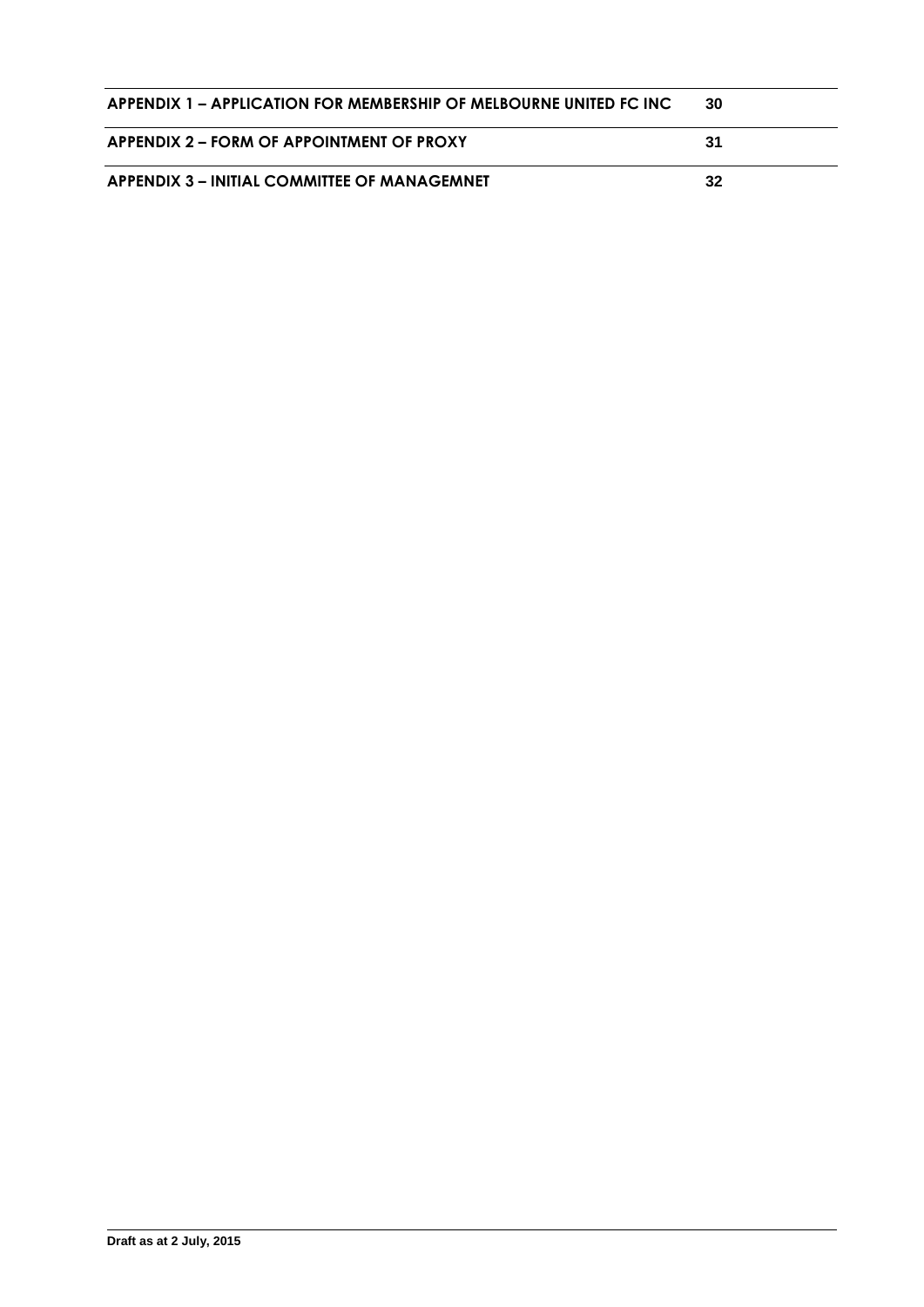# **1 Purposes of Club**

### **1.1 Name**

The name of the association Is Football Club United Of Melbourne Incorporated.

### <span id="page-5-0"></span>**1.2 Purposes**

The purposes for which the Club is established are to:

- (a) Promote and enable participation in Football at the highest achievable levels
- (b) be a member Club of FFA and to the extent that it is achievable:
	- (i) comply with the constitution and by-laws of FFA and FFV;
	- (ii) prevent infringement of the constitution and by-laws of FFA and FFV and protect Football from abuse;
- (c) participate in other Football competitions and activities including, but not limited to the development of pathways for players, coaches and officials
- (d) foster friendly relations among the officials and players of Football by encouraging Football games;
- (e) prevent racial, religious, gender or political discrimination or distinction among Football players;
- (f) promote, provide for, regulate and ensure effective management of Football competitions, tournaments and games under the control of or authorised by the Club;
- (g) co-operate with FFA, FFV and other bodies in the promotion and development of, or otherwise in relation to, Football, the Statutes and Regulations and the Laws of the Game;
- (h) facilitate the provision and maintenance of grounds, playing fields, materials, equipment and other facilities for Football; and
- (i) act in the best interests of the Club and Football.

To avoid doubt, the Club may engage in trade or trading activities consistent with these purposes.

### **1.3 Financial Year**

The Financial Year of the Club will end on 31st December.

### <span id="page-5-1"></span>**1.4 Alteration of purposes and Constitution**

Subject to **rule** [7](#page-14-0), an addition, amendment or alteration of the purposes in **rule [1.2](#page-5-0)** or of any other rule contained in this Constitution must be approved by Special Resolution.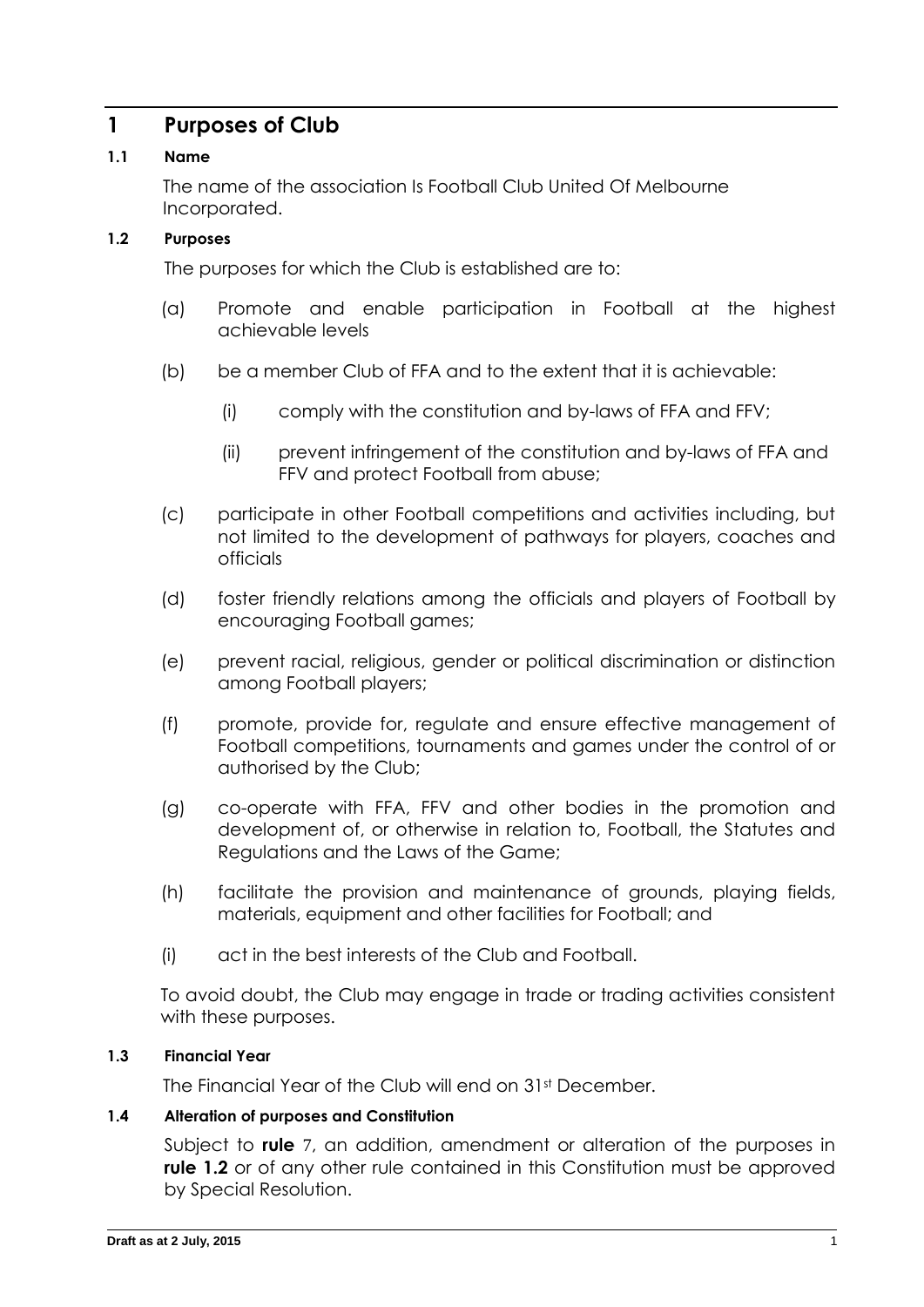# **2 Income and payments**

### <span id="page-6-3"></span>**2.1 Application of income**

All the Club's profits (if any), other income and property, however derived, must be applied only to promote its purposes.

### <span id="page-6-0"></span>**2.2 No dividends, bonus or profit to be paid to Members**

None of the Club's profits or other income or property may be transferred to the Members, directly or indirectly, by any means.

### <span id="page-6-1"></span>**2.3 Payments in good faith**

Subject to **rule [11.6](#page-19-0)**, **rule [2.2](#page-6-0)** does not prevent the payment in good faith to an officer or Member, to a firm of which an officer or Member is a partner or to a Club of which an officer or Member is a director, member or shareholder:

- (a) of remuneration for services to the Club;
- (b) for goods supplied to the Club in the ordinary course of business;
- (c) of interest on money borrowed from them by the Club at a rate not exceeding the rate fixed for the purposes of this **rule [2.3](#page-6-1)** by the Club in general meeting; or
- (d) of reasonable rent for premises let by them to the Club.

### **3 Membership**

### **3.1 Ongoing Membership**

(a) Those persons who were members of the Club immediately prior to the approval of this Constitution shall continue to be Members of the Club in accordance with **rule [3.2](#page-6-2)**. The Club must have at least 5 members.

### <span id="page-6-2"></span>**3.2 Members**

The Members of the Club shall consist of:

- (a) Life Members, who subject to this Constitution, shall have the rights set out in **rule [10.6](#page-17-0)**;
- <span id="page-6-5"></span>(b) Ordinary Members over 18 years of age who, subject to this Constitution, shall have the right to be present, debate and vote at General Meetings;
- <span id="page-6-6"></span>(c) Social Members over 18 years of age being persons other than Ordinary Members who are interested in promoting the Club but who do not participate in the playing activities (including in the role of player, coach or official) of the Club and who shall not be entitled to be present, debate and vote at General Meetings; and
- <span id="page-6-4"></span>(d) Junior Members under the age of 18 years who, subject to this Constitution, are not entitled to hold any office, but shall have the right to be present, debate and vote at General Meetings through the Junior Member's Parent or Legal Guardian Representative.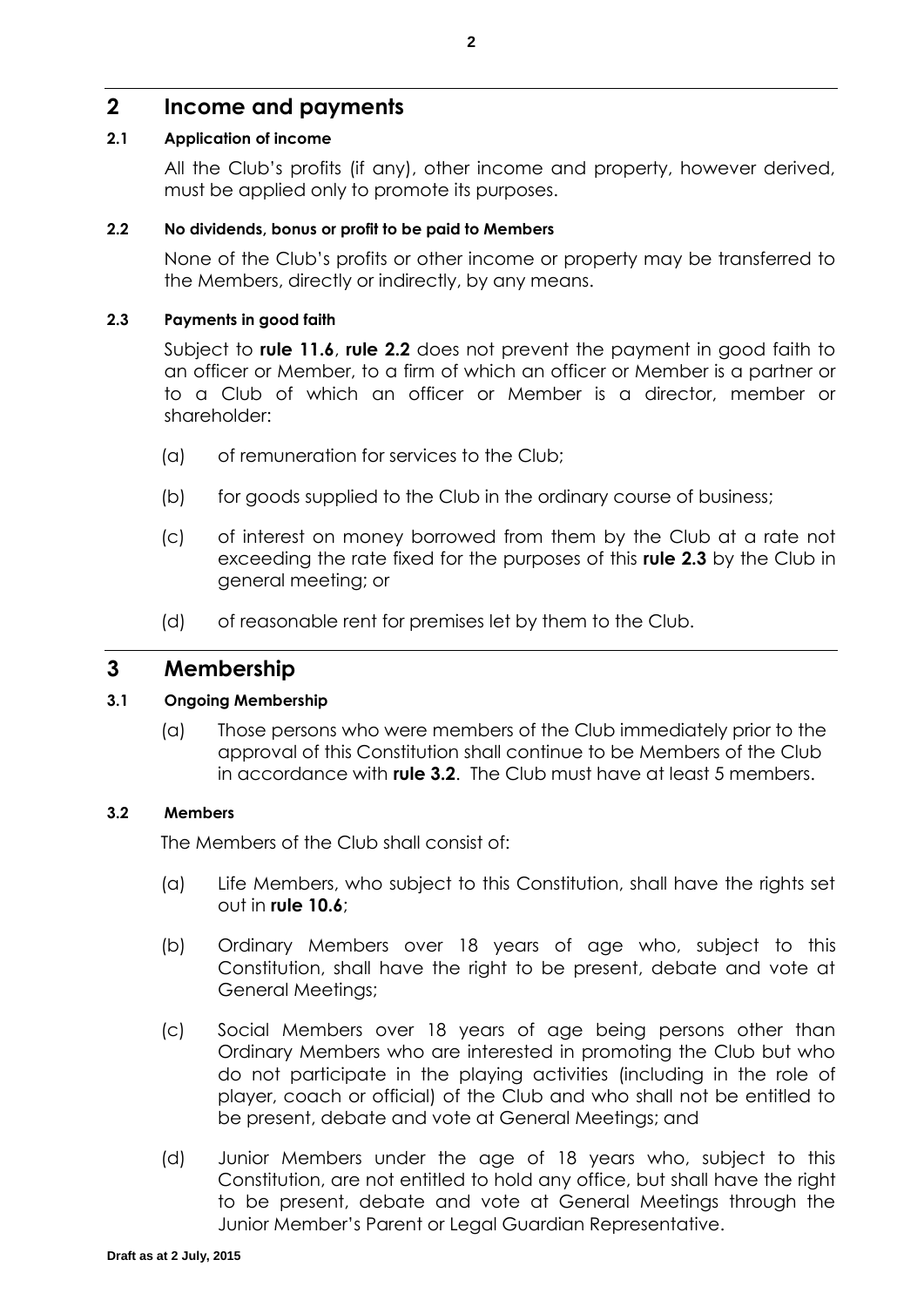### <span id="page-7-1"></span>**3.3 Duration of membership**

A person admitted to membership under **rule [3.2](#page-6-2)** will cease to be a Member according to this Constitution and the By-laws.

### <span id="page-7-0"></span>**3.4 Members admitted to membership**

The Club must procure that each Member admitted to membership agrees to be bound by and observe:

- (a) This Constitution;
- (b) The Laws of the Game;
- (c) The Statutes and Regulations and those of the By-Laws expressed to apply to or in relation to Members;
- (d) The Statutes and Regulations and the constitutions and by-laws of FFA and FFV as enforced from time to time;
- (e) The FFV Codes of Behaviour and Rules of Competition, as amended from time to time; and
- (f) The FFA Code of Conduct, as amended from time to time,

subject always to the application of the established order of precedence set out in **rule 23.2(a)(iv)**.

### **3.5 Admission of Members**

An individual ("applicant") must either:

- (a) self-register and pay the appropriate fee (if any) through the approved FFV registration system (online or otherwise), which registration process includes the applicant agreeing to become a Member of the Club and be bound by this Constitution, the By-laws and the Statutes, Regulations, applicable Codes of Conduct and Behaviour and Rules of Competition (of FFA, FFV and the Club, as applicable); or
- (b) apply for membership of the Club by application in writing (in the form set out in **Appendix 1** or a form which incorporates the applicant's agreement to the details set out in **Appendix 1**), accompanied by the appropriate fee (if any) and submitted by the applicant or his/her nominated representative and lodged with the Club.

Before admission as a Member, an applicant must complete the approved FFV self-registration process (online or otherwise) or a written application which includes an agreement to be bound by this Constitution, the By-laws and the Statutes, Regulations, applicable Codes of Conduct and Behaviour and Rules of Competition (of FFA, FFV and the Club, under **rule [3.4](#page-7-0)** as applicable).

(c) a particular category of membership, at the time of approval of the membership application by the Directors or the Club as required.

Life membership is awarded in accordance with **rule** [10.](#page-16-0)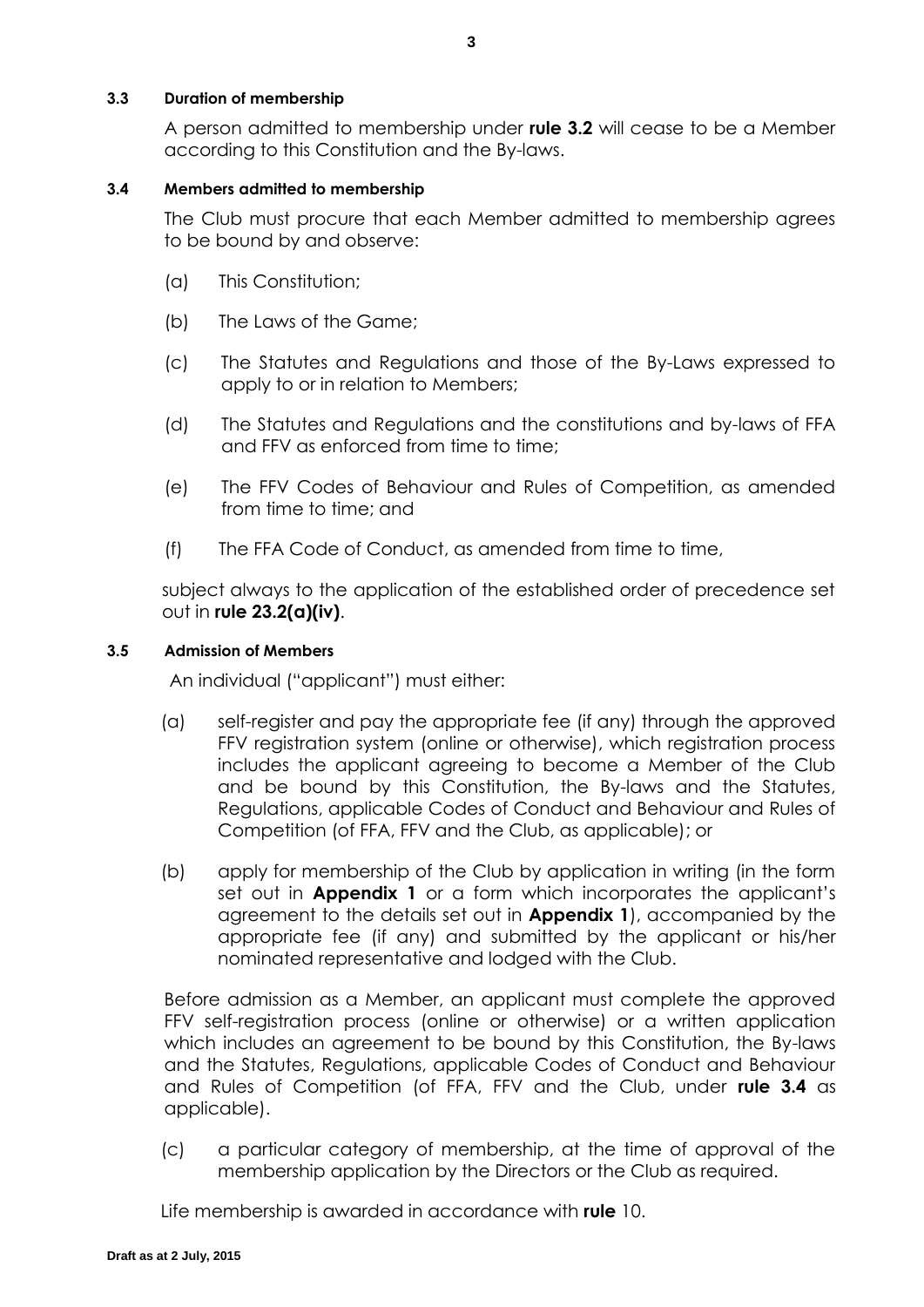### **3.6 Ceasing to be a Member**

Subject to **clause [3.3](#page-7-1)**, a person ceases to be a Member on:

- (a) Resignation, by notice to the Club in writing;
- (b) death;
- (c) becoming bankrupt or insolvent or making an arrangement or composition with creditors of the person's joint or separate estate generally;
- (d) becoming of unsound mind or a person whose person or estate is liable to be dealt with in any way under a law relating to mental health;
- (e) the termination of their membership according to this Constitution; or
- (f) the expiry of the term of their membership according to **rule** [3.3.](#page-7-1)

### **3.7 No claim against the Club**

No Member whose membership ceases has any claim against the Club or the Directors for damages or otherwise.

### **3.8 Limited liability**

Members have no liability to contribute towards the payment of the debts and liabilities of the Club, or the costs, charges and expenses of the winding up of the Club.

#### **3.9 Members subscriptions**

Membership fees, subscriptions or other amounts payable by Members to the Club shall be determined by the Directors from time to time. To avoid doubt, the Directors or Club must not strike or impose any fee, subscription or other amount on any Member:

- (a) which relates solely or principally to the right to attend, debate or vote in general meeting;
- (b) in addition to the Club's regular membership fee, for the right of a Member to attend, debate or vote in general meeting; or
- (c) in any other ways disassociates attendance, participation or voting rights at general meetings from the usual rights of Members whether they participate in the Club as players, administrators, officials or otherwise.

### **3.10 Register of Members**

A register of Members must be kept and contain:

- (a) the name and address of each Member;
- (b) the mobile phone number and email address of each Member (if available);
- (c) the class of membership of the Member (if any);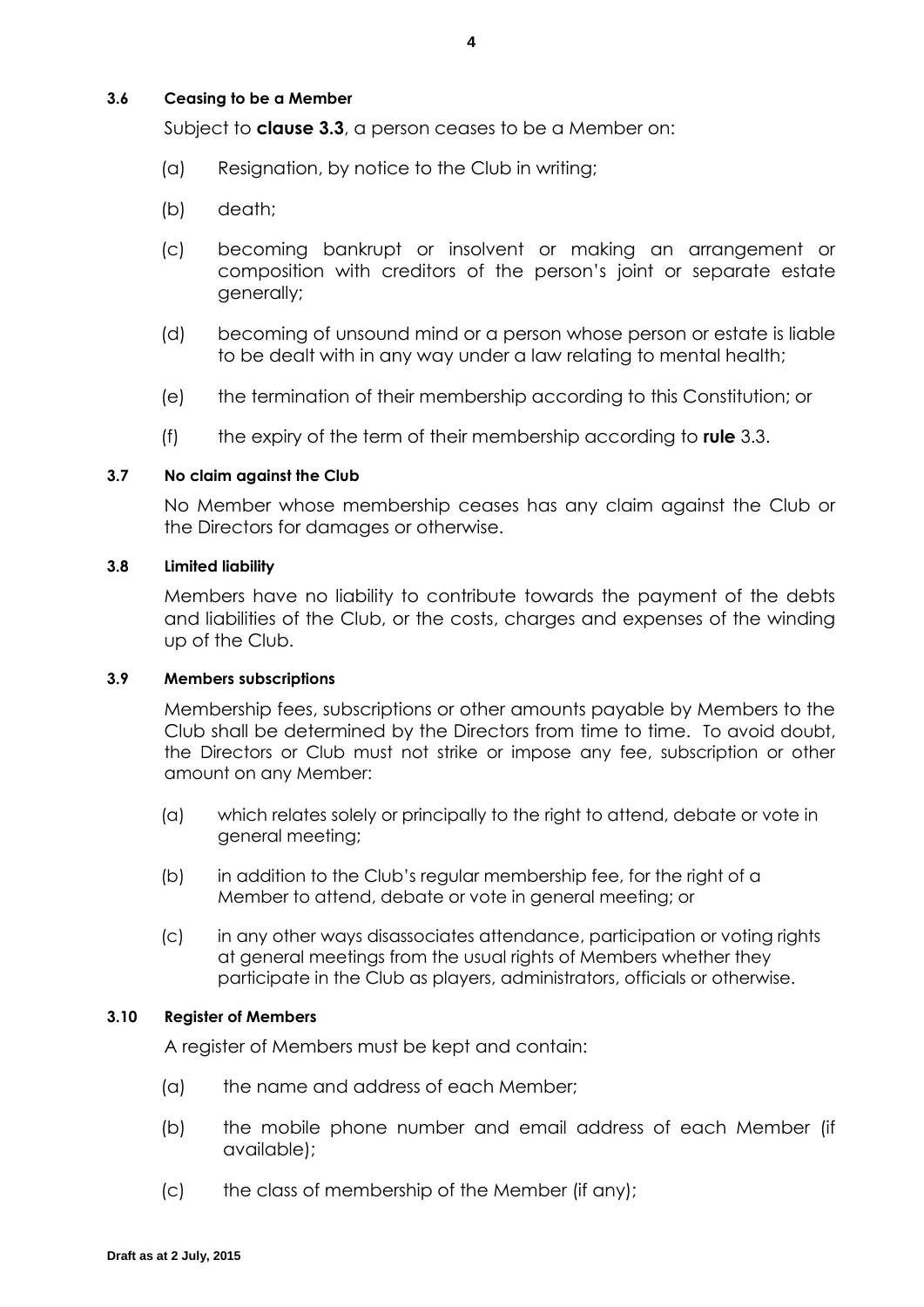- (d) the date on which each Member was admitted to membership of the Club;
- (e) in the case of Junior Members, the name of the Parent or Legal Guardian Representative; and
- (f) if applicable, the date of, and reasons for termination of membership.

In addition to the details above, the register must be maintained in the form, and contain such details as may be required by FFV from time to time. Information about a person who is no longer a Member of the Club, other than the person's name and the date on which the person ceased to be a Member, must be removed from the register of Members within 14 days of cessation of membership or as otherwise prescribed by the Act.

The Club must provide FFV (and to FFA if requested by FFA) with a copy of its register by 1 February and 1 August each year, certified by the Secretary to be true and correct as at the previous 31 December and 30 June respectively.

The register of Members will be made available for inspection by a Member at a reasonable time (but not copying in any form) within a reasonable time of receipt by the Secretary of a written request made by a Member, subject always to restrictions on access to personal information available under the Act or otherwise at law.

### **4 General meetings**

### **4.1 Annual general meeting**

Annual general meetings of the Club are to be held according to the Act.

### **4.2 Power to convene general meeting**

The Directors may convene a general meeting when they think fit and must do so if required under the Act.

### **4.3 Use of technology at general meetings**

A Member not physically present at a general meeting may participate in the meeting by the use of technology that allows that Member and the Members present at the meeting to clearly and simultaneously communicate with each other, subject always to such reasonable requirements regarding the availability and use of such technology as the Directors may reasonably determine.

For the purposes of these rules, a Member participating in this manner is taken to be present at the general meeting and, if the Member votes (by any method available using the relevant technology) at the meeting, is taken to have voted in person (irrespective of whether voting is stated in these rules to be by show of hands or by poll).

### **4.4 Notice of general meeting**

The Secretary must give to each member of the Club: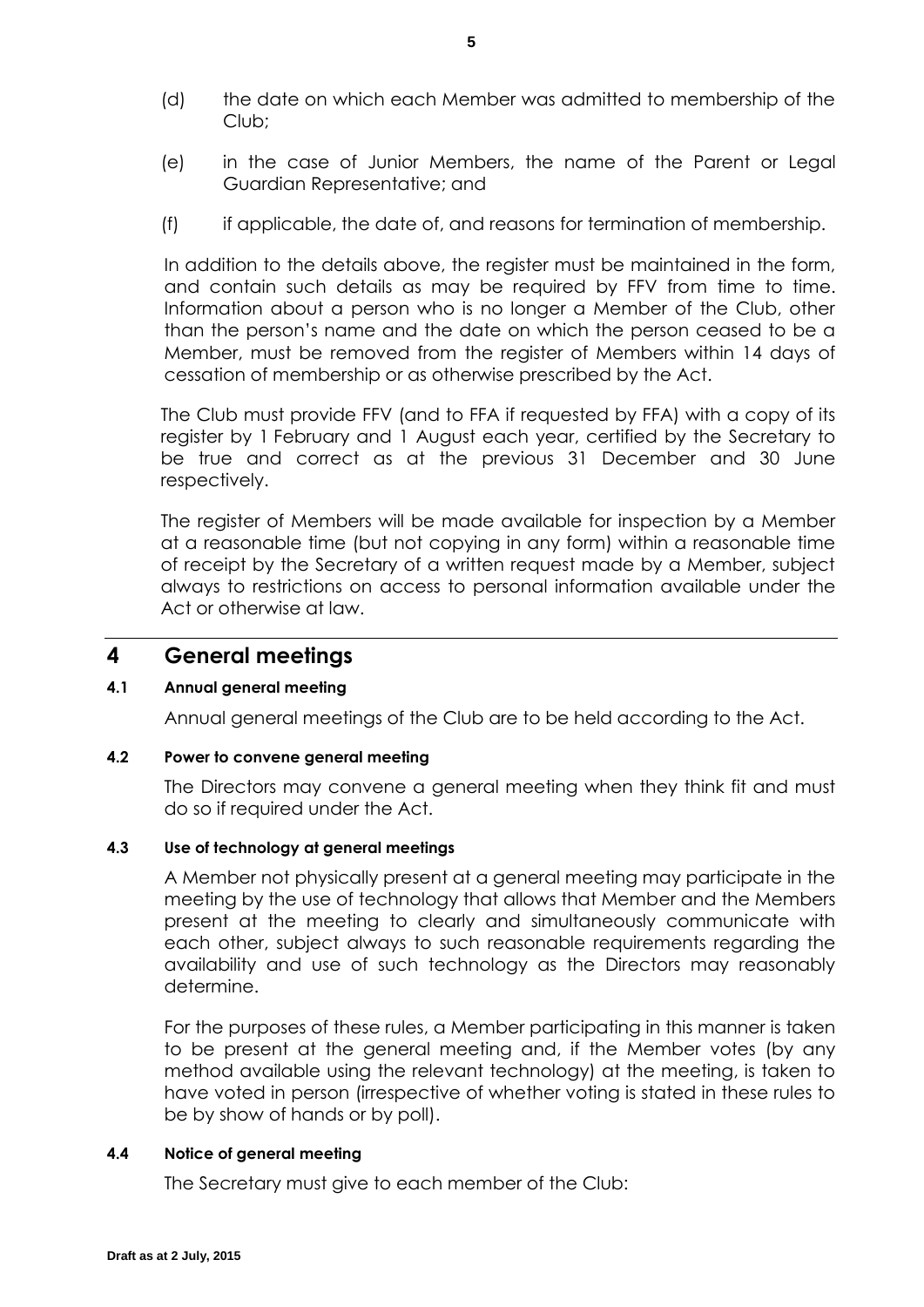- (i) At least 21 days' notice of a general meeting if a special resolution is to be proposed at the meeting; or
- (ii) At least 14 days' notice of a general meeting in any other case.
- (b) The notice must:
	- (i) Specify the date, time and place of the meeting; and
	- (ii) Indicate the general nature of each item of business to be considered at the meeting; and
	- (iii) If a special resolution is to be proposed:
		- (A) State in full the proposed resolution; and
		- (B) State the intention to propose the resolution as a special resolution.
- (c) Notice may be given either by email, website or any other social media.

### **4.5 Directors entitled to attend general meetings**

A Director is entitled to receive notice of and attend and speak at all general meetings.

### **4.6 Non-receipt of notice**

The non-receipt of a notice convening, cancelling or postponing a general meeting by, or the accidental omission to give a notice of that kind to, a person entitled to receive it, does not invalidate any resolution passed at the general meeting or at a postponed meeting or the cancellation or postponement of the meeting.

# **5 Proceedings at general meetings**

### <span id="page-10-0"></span>**5.1 Number for a quorum**

Subject to **rule [5.4](#page-11-0)**, ten (10) by number of those persons who are Members, present and eligible to vote are a quorum at a general meeting.

### **5.2 Requirement for a quorum**

An item of business may not be transacted at a general meeting unless a quorum is present when the meeting proceeds to consider it.

If a quorum is present at the beginning of a meeting it is taken to be present throughout the meeting unless the chairman of the meeting (on their own motion or at the request of a Member who is present) declares otherwise.

### **5.3 Quorum and time**

If within 30 minutes after the time appointed for a general meeting a quorum is not present, the meeting:

(a) if convened by, or on requisition of, Members is dissolved; and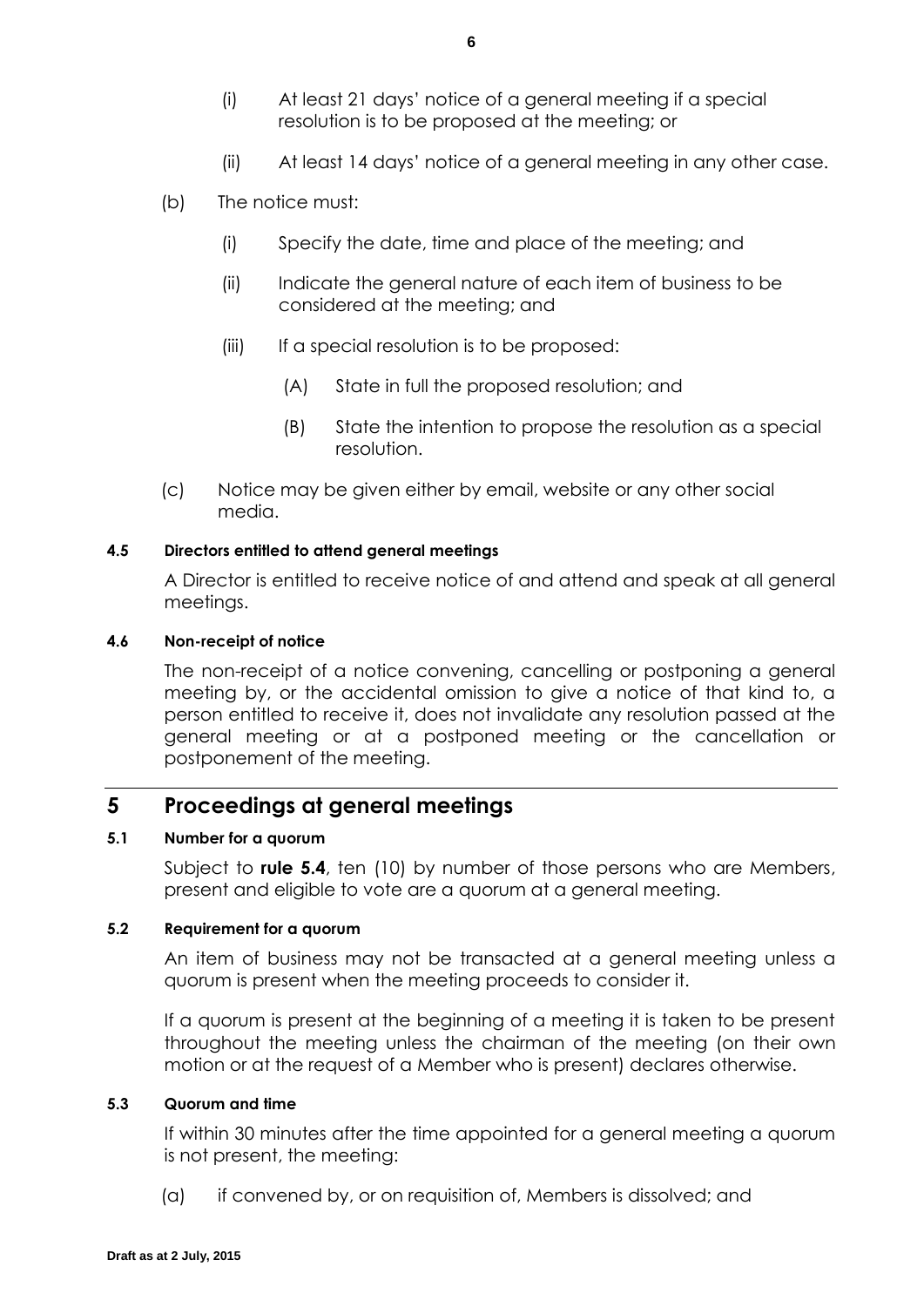<span id="page-11-1"></span>(b) in any other case stands adjourned to the same day in the next week and the same time and place, or to such other day, time and place as the Directors appoint by notice to those entitled to notice of the meeting.

### <span id="page-11-0"></span>**5.4 Adjourned meeting**

At a meeting adjourned under **rule [5.3\(b\)](#page-11-1)**, five (5) by number of those persons who are Members and who are present and eligible to vote are a quorum.

If a quorum is not present within 30 minutes after the time appointed for the adjourned meeting, the meeting is dissolved.

### **5.5 President to preside over general meetings**

- (a) The President, or in the President's absence, the Vice-President, shall preside as the chairman at each general meeting of the Club
- (b) If the President and the Vice-President are absent from a general meeting, or are unable to preside, the Directors shall appoint a Director to preside as chairman for that meeting only.

### **5.6 Conduct of general meetings**

The chairman of a general meeting:

- (a) has charge of the general conduct of the meeting and of the procedures to be adopted;
- (b) may require the adoption of any procedure which is in their opinion necessary or desirable for proper and orderly debate or discussion or the proper and orderly casting or recording of votes; and
- (c) may, having regard where necessary to the Act, terminate discussion or debate on any matter whenever they consider it necessary or desirable for the proper conduct of the meeting.

A decision by the chairman under this rule is final.

### **5.7 Adjournment of general meeting**

- (a) The chairman of a general meeting may at any time during the meeting adjourn the meeting or any business, motion, question, resolution, debate or discussion being considered or remaining to be considered by the meeting.
- (b) The adjournment may be either to a later time at the same meeting or to an adjourned meeting at any time and any place.
- (c) The chairman may, but need not, seek any approval for the adjournment.
- (d) Unless required by the chairman, a vote may not be taken or demanded in respect of any adjournment.
- (e) Only unfinished business is to be transacted at a meeting resumed after an adjournment.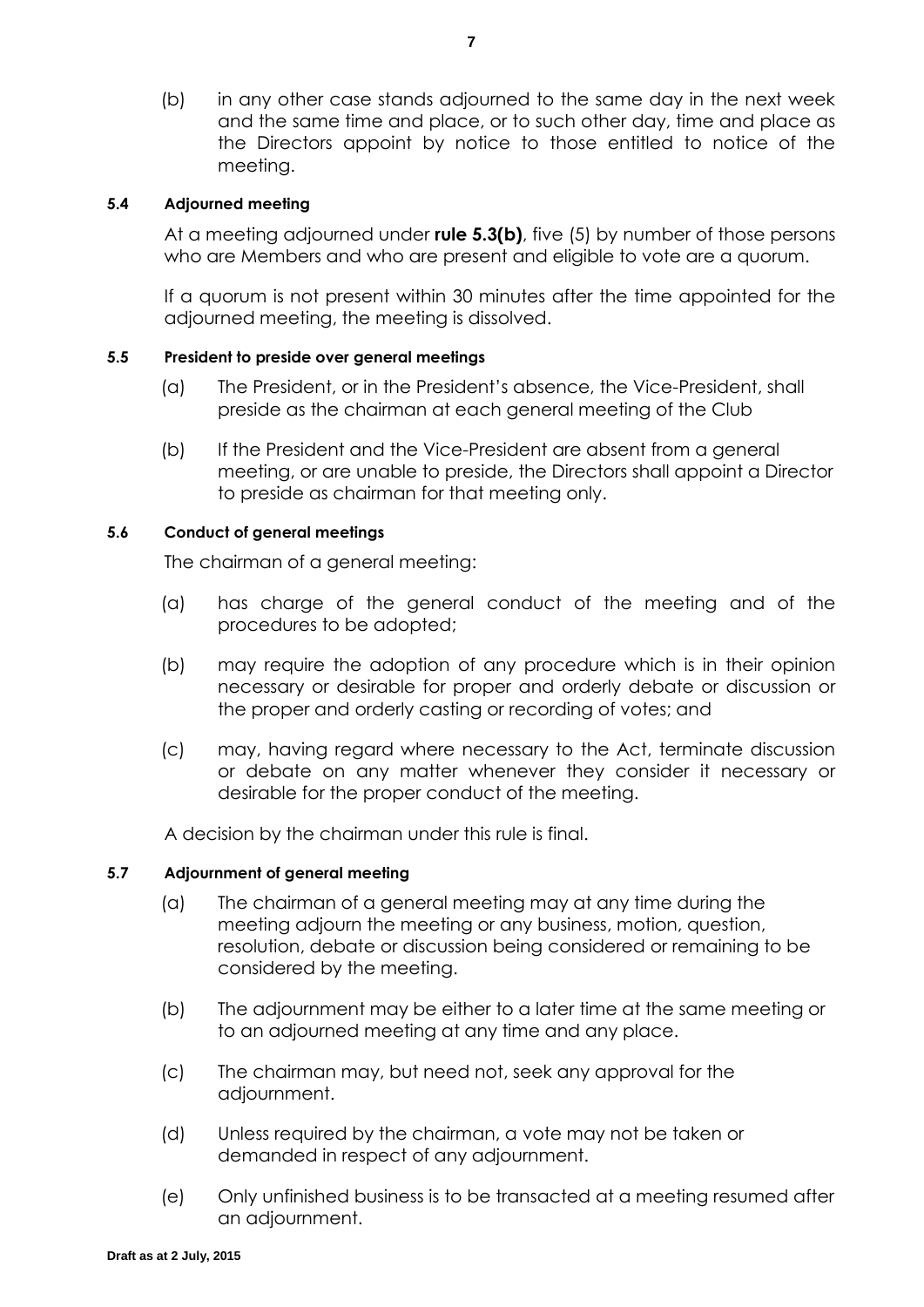### **5.8 Notice of adjourned meeting**

It is not necessary to give any notice of an adjournment or of the business to be transacted at any adjourned meeting unless a meeting is adjourned for one month or more.

In that case, the same period of notice as was originally given for the meeting must be given for the adjourned meeting.

### **5.9 Questions decided by majority**

Subject to the requirements of the Act requiring a Special Resolution and **rule [1.4](#page-5-1)**, a resolution is carried if a simple majority of the votes cast on the resolution are in favour of it.

### **5.10 Equality of votes casting vote for chairman**

Except on a resolution to elect a Director, if there is an equality of votes, whether on a show of hands or on a poll, the chairman of the meeting is entitled to a casting vote in addition to any votes to which the chairman is otherwise entitled.

### **5.11 Declaration of results**

- (a) At any general meeting a resolution put to the vote of the meeting must be decided on a show of hands unless a poll is properly demanded and the demand is not withdrawn.
- (b) A declaration by the chairman that a resolution (including a special resolution) has on a show of hands been carried or carried unanimously, or by a particular majority, or lost, and an entry to that effect in the minutes of the meetings of the Club, is conclusive evidence of the fact.
- (c) Neither the chairman nor the minutes need state and it is not necessary to prove, the number or proportion of the votes recorded for or against the resolution.

#### **5.12 Poll**

- (a) If a poll is properly demanded, it must be taken in the manner and at the date and time directed by the chairman and the result of the poll is the resolution of the meeting at which the poll was demanded.
- (b) A poll demanded on the election of a chairman or on a question of adjournment must be taken immediately.
- (c) A demand for a poll may be withdrawn.
- (d) A demand for a poll does not prevent the meeting continuing for the transaction of any business other than the question on which the poll has been demanded.
- (e) A declaration by the chairman that a resolution (including a special resolution) has by poll been carried or carried unanimously, or by a particular majority, or lost, and an entry to that effect in the minutes of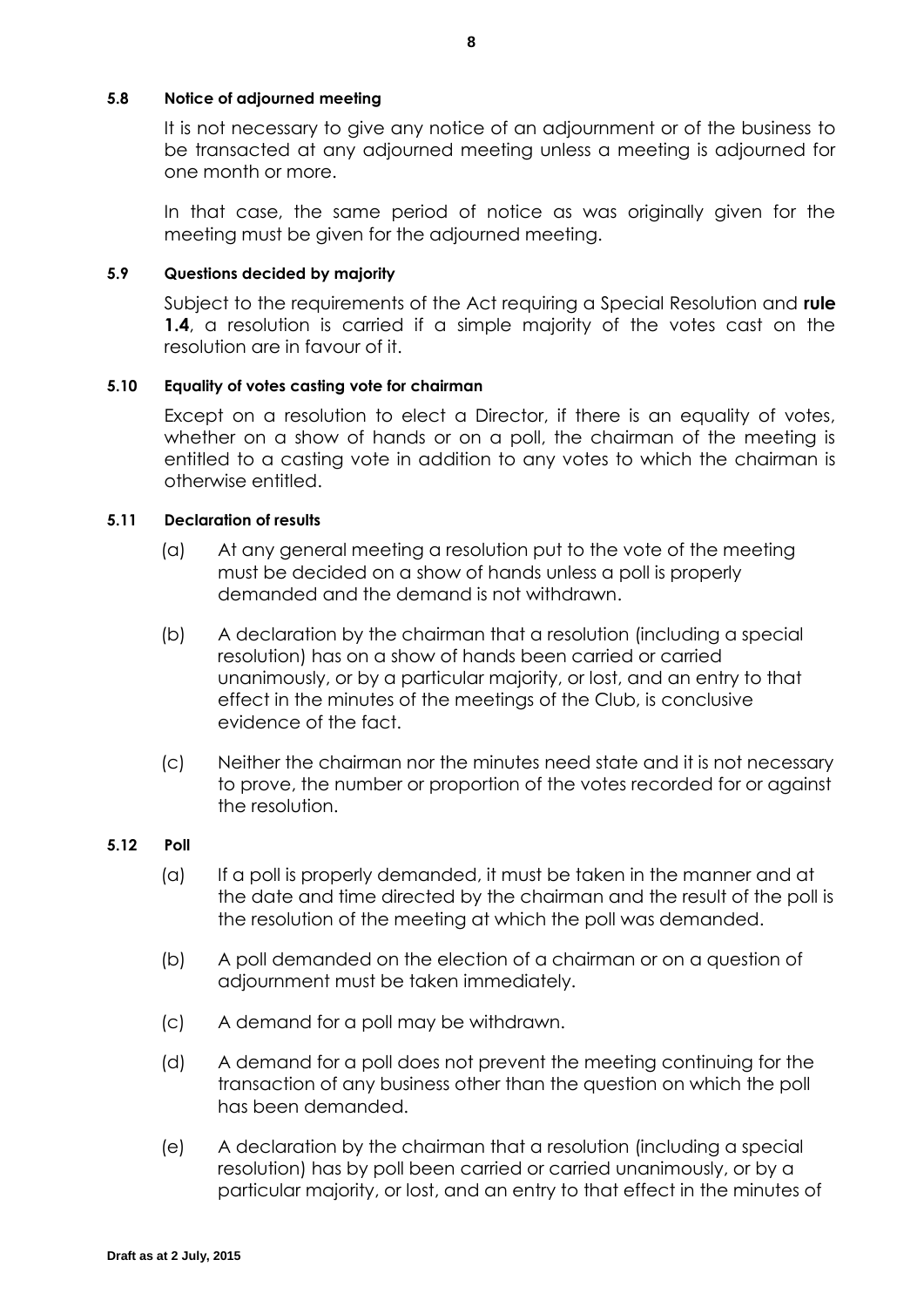the meetings of the Club, is conclusive evidence of the fact, subject always to that declaration being made after the votes are counted.

### **5.13 Objection to voting qualification**

An objection to the right of a person to attend or vote at the meeting or adjourned meeting:

- (a) may not be raised except at that meeting; and
- (b) must be referred to the chairman of the meeting, whose decision is final.

A vote not disallowed under the objection is valid for all purposes.

### **5.14 Chairman to determine any poll dispute**

If there is a dispute as to the admission or rejection of a vote, the chairman of the meeting must decide it and their decision made in good faith is final and conclusive.

# **6 Voting rights of Members**

### **6.1 Votes on show of hands**

On a show of hands each Member entitled to vote under **rule 3.2** (and not otherwise disqualified from voting) and present at a general meeting has one vote, provided always that a Parent or Legal Guardian Representative of a Junior Member has one additional vote for each Junior Member he or she represents.

### **6.2 Votes on a poll**

On a poll each Member entitled to vote under **rule [3.2](#page-6-2)** (and not otherwise disqualified from voting) and present at a general meeting has one vote, provided always that a Parent or Legal Guardian Representative of a Junior Member has one additional vote for each Junior Member he or she represents.

#### **6.3 Parent or Legal Guardian Representative**

- (a) Each Junior Member is entitled to appoint a Parent or Legal Guardian Representative to attend, participate in and vote on their behalf at a general meeting.
- (b) The Parent or Legal Guardian Representative will be the first named parent or guardian on the Junior Member's registration form.
- (c) Each Junior Member may appoint a different Parent or Legal Guardian Representative by either updating their registration on My Football Club or in writing in a form approved by the Board.

#### **6.4 Proxy voting**

Proxy voting is permitted at general meetings of the Club.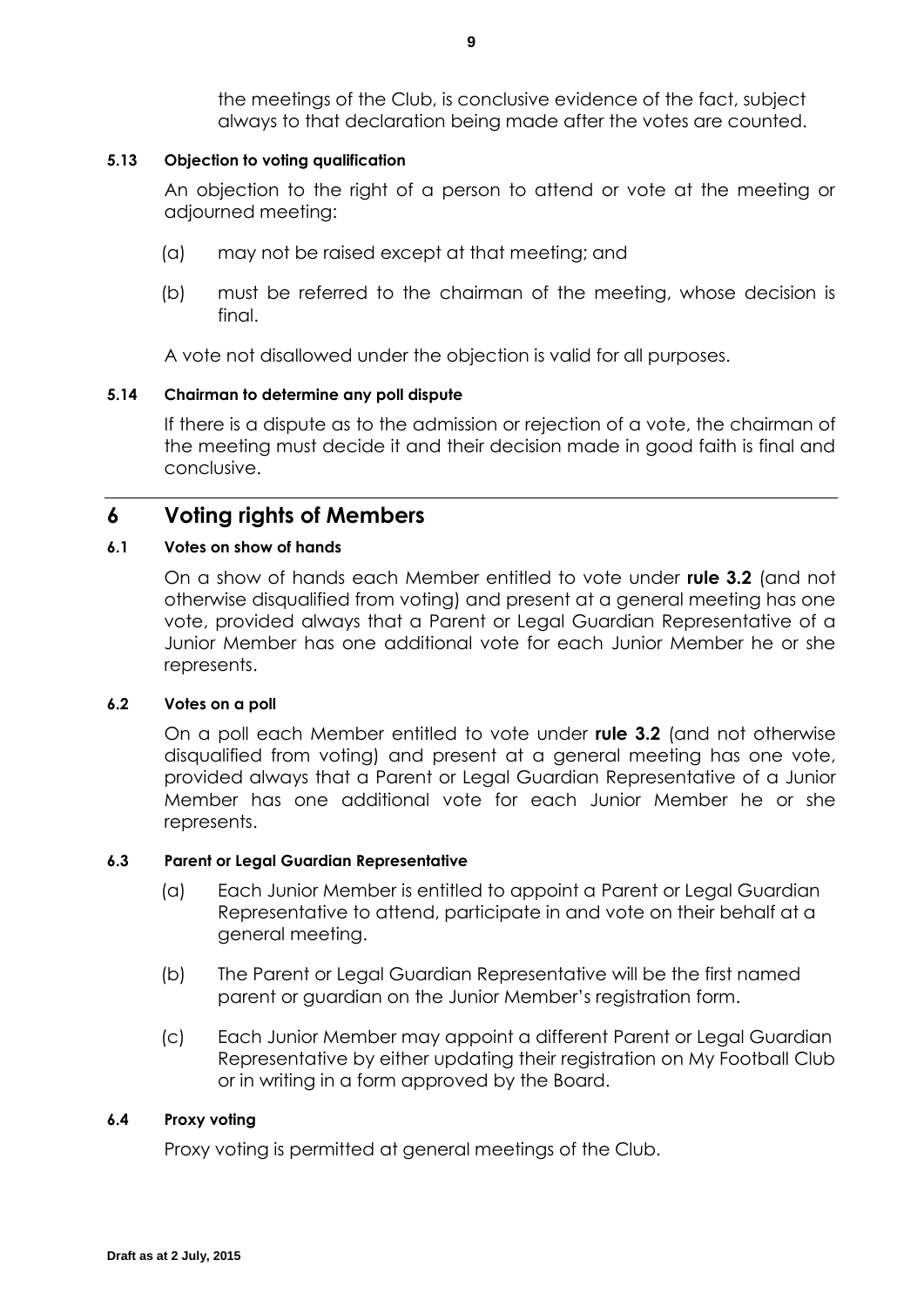- (a) Each Member entitled to vote, including Junior Members through their Parent or Legal Guardian Representative, may appoint a Proxy to participate and vote on their behalf at a general meeting.
- (b) The process for appointing a Proxy will be determined by the Directors from time to time and at the very latest, no less than 21 days prior to general meeting in question.

# <span id="page-14-0"></span>**7 FFA and FFV**

### **7.1 Authority of FFA and FFV**

Nothing in rule 7 or any other rule in this Constitution shall give any right to FIFA, FFA, FFV or any other third party to control or otherwise interfere with the operations and affairs of the Club.

### **7.2 Constitution**

The Club must:

- (a) be a body corporate or incorporated association to be recognised by FFA and/or FFV and must have the following characteristics:
	- (i) it organises teams to participate in competitions sanctioned by FFV or FFA;
	- (ii) all members of its teams are entitled to membership;
	- (iii) members may vote in an election for any officeholders (whether directly if over 18 years of age or indirectly through their Parent or Legal Guardian Representative if under 18 years of age);
	- (iv) agrees to be bound by the Statutes and Regulations, the Laws of the Game and those FFA or FFV rules (including the respective constitutions) and by-laws expressed to apply to it; and
	- (v) prevent infringement of the constitutions and by-laws of FFA and FFV and protect Football from abuse;
- (b) amend:
	- (i) this Constitution; or
	- (ii) the By-laws,

to promptly adopt changes in the constitutions and by-laws of FFA and/or FFV made from time to time to the extent that they are applicable to the Club. In this clause the reference to changes to bylaws includes additional or replacement by-laws;

FFV must consent to any amendment to this Constitution or those By-laws which are required by law.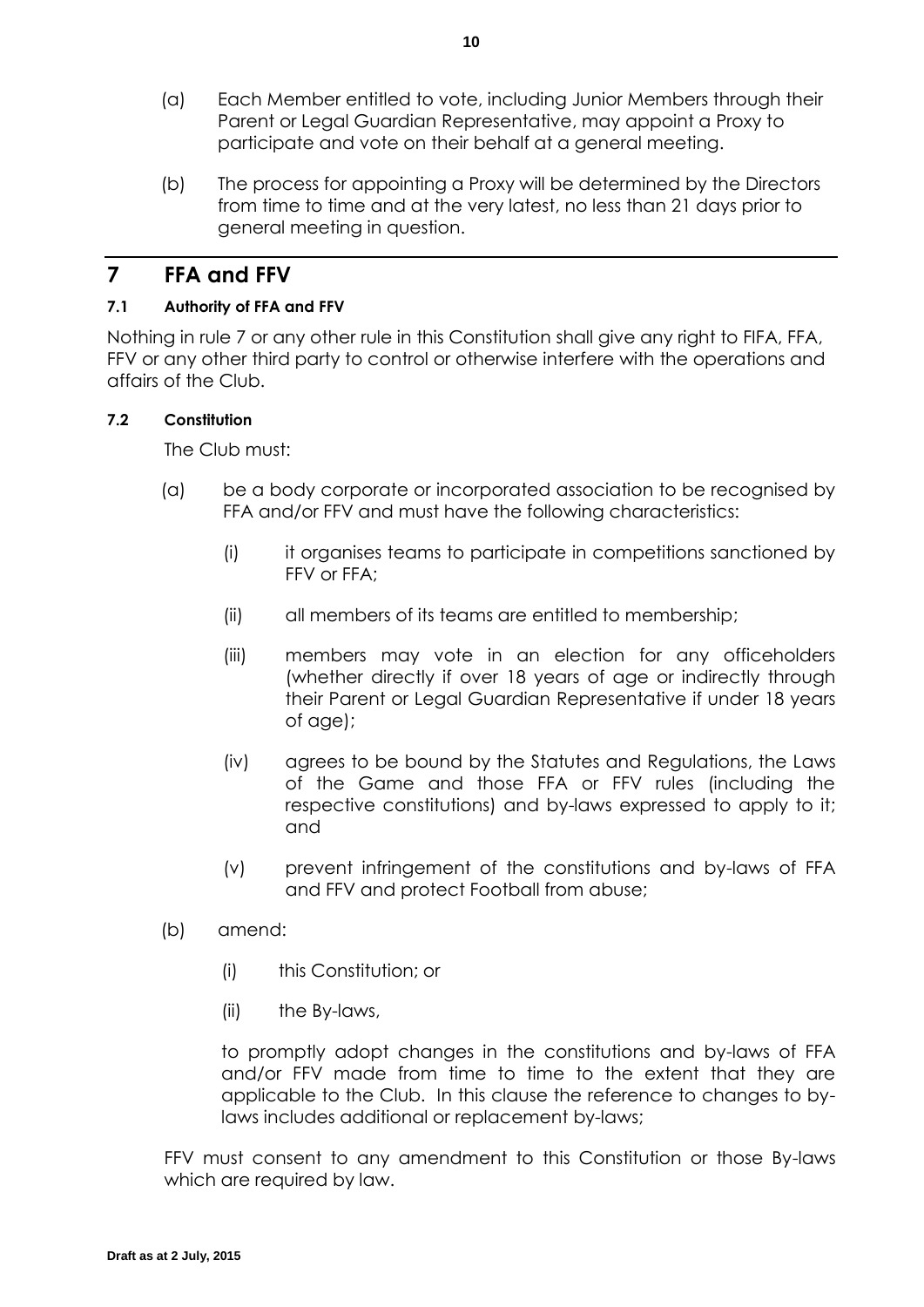**7.3 Enforcement of rules**

Subject to applicable law, the Club must:

- (a) promulgate and comply with, and do everything within its power to enforce compliance with, the Statutes and Regulations and the Laws of the Game; and
- (b) co-operate with FFA and FFV in all matters relating to the organisation of competitions, the Club's own competitions and Football in general.

# **8 Liquor Licensing**

- (a) No officer or servant of the club is to be paid by way of commission or allowance from receipts of the club for the sale and disposal of liquor.
- (b) A visitor to the club must not be supplied with liquor in the club premises unless the visitor is:
	- (i) A guest in the company of a member of the club; or
	- (ii) An authorised gaming visitor admitted in accordance with the rules of the club.
- (c) A person shall not:
	- (i) Be admitted as a honorary or temporary member of the club; or
	- (ii) Be exempted from the obligation to pay the ordinary subscription for membership of the club unless the person is of a class specified in the rules and admission or exemption is in accordance with the rules.
- (d) Must provide a method for keeping of records of guests.

### <span id="page-15-0"></span>**9 Disputes**

- (a) This **rule [9](#page-15-0)** applies to a Dispute. In any Dispute, a Member may appoint a person to act on behalf of the Member in the Dispute procedure, and accordingly, a reference to a party to a Dispute includes reference to a person acting on behalf of a Member.
- <span id="page-15-1"></span>(b) The parties to a Dispute must meet and discuss the matter in dispute, and, if possible, resolve the Dispute within 14 days after the Dispute comes to the attention of all of the parties.
- (c) If the parties are unable to resolve the Dispute at the meeting or meetings held in accordance with **rule [9\(b\)](#page-15-1)**, or if a party fails to attend such a meeting, then the parties must, within 10 days, hold a meeting in the presence of a mediator.
- (d) The mediator must be an unbiased decision maker and must be:
	- (i) a person chosen by agreement between the parties; or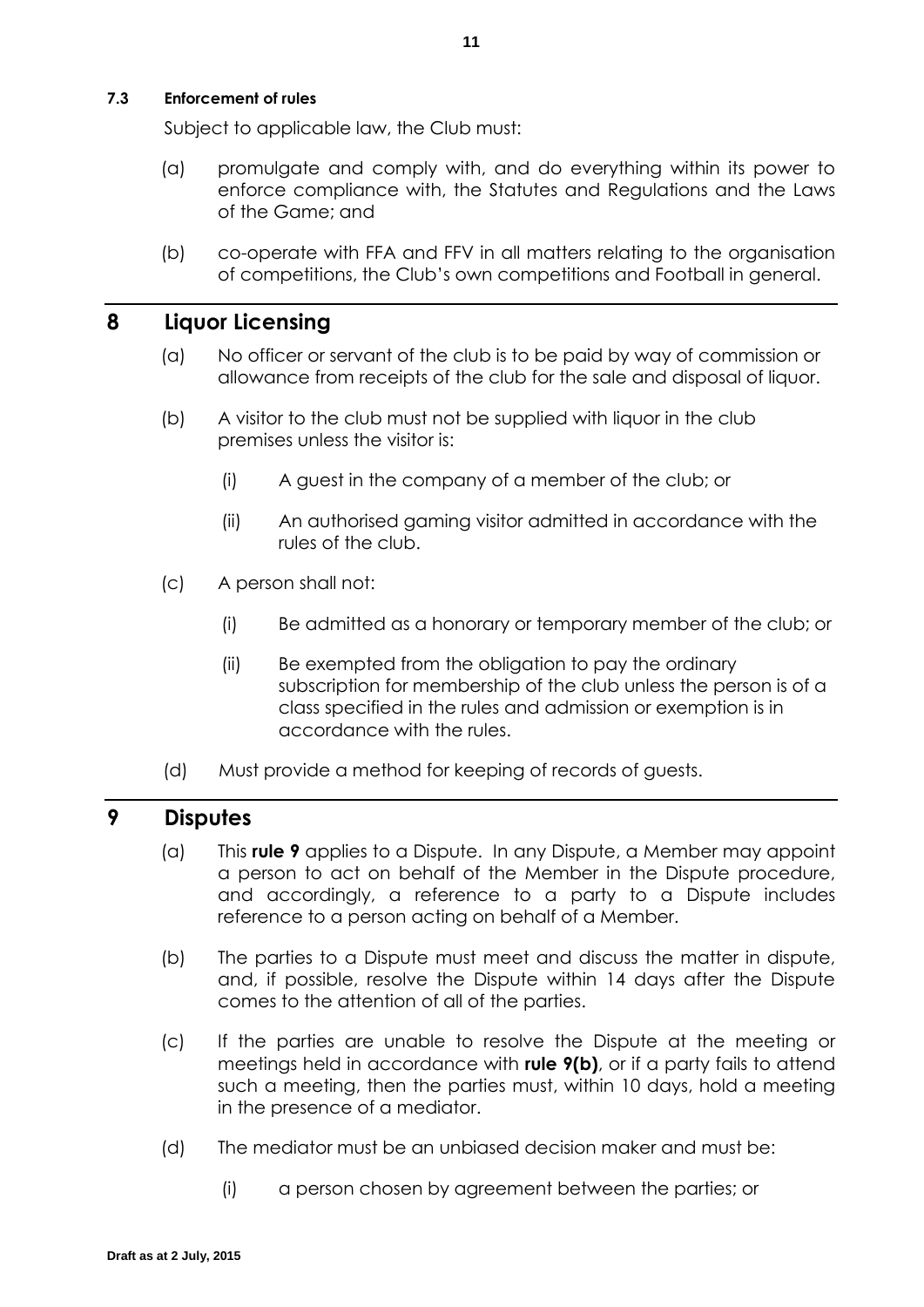- (ii) in the absence of agreement:
	- (A) in the case of a Dispute between a Member and another Member, a person appointed by the Directors; or
	- (B) in the case of a Dispute between a Member and the Club, a person appointed by the parties to the Dispute or in the absence of agreement, the FFV.
- (e) A Member can be a mediator.
- (f) A Member who is a party to the Dispute cannot be a mediator.
- (g) The parties to a Dispute must, in good faith, attempt to settle the Dispute by mediation.
- (h) The mediator, in conducting the mediation, must:
	- (i) give the parties to the mediation process reasonable opportunity to be heard; and
	- (ii) allow due consideration by all parties of any written statement submitted by any party; and
	- (iii) ensure that natural justice is accorded to the parties to the Dispute throughout the mediation process.
- (i) The mediator must not determine the Dispute.
- (j) If the mediation process does not result in the Dispute being resolved, the parties may then seek to resolve the Dispute in accordance with the process set out in the Grievance Procedure.

### <span id="page-16-0"></span>**10 Patrons and Life Members**

### **10.1 Appointment and removal of Patrons**

The Directors may appoint and remove Patrons of the Club.

### **10.2 Rights of Patrons**

Patrons are:

- (a) entitled to notice of all general meetings;
- (b) entitled to attend and speak at general meetings; and
- (c) not entitled to vote at any general meeting.

### <span id="page-16-1"></span>**10.3 Eligibility for Life Membership**

Any Member or Director may nominate an individual for admission as a Life Member.

#### **10.4 Nomination requirements**

A nomination under **rule [10.3](#page-16-1)** must: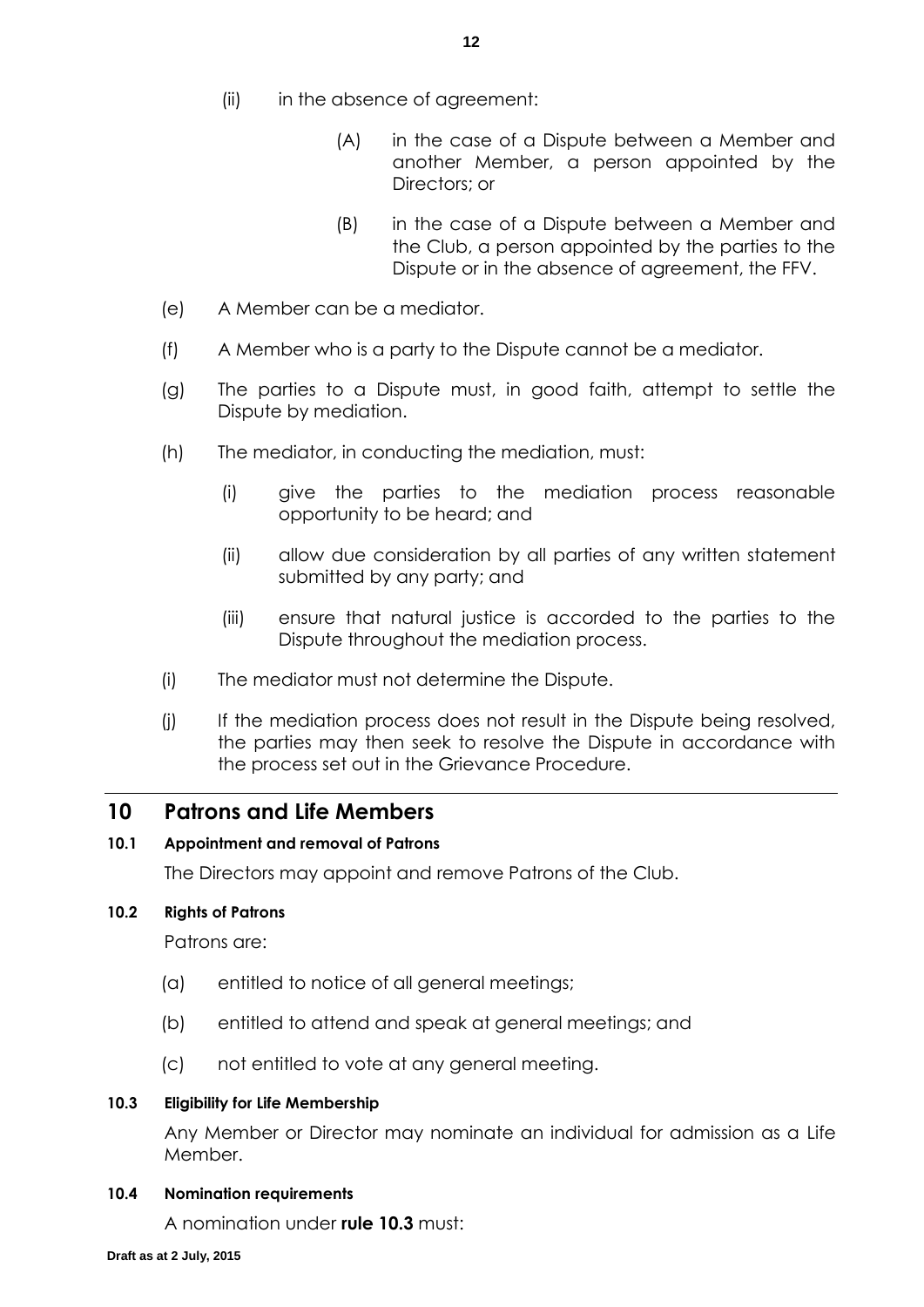- (a) be in writing in the form determined by the Directors from time to time; and
- (b) set out the reasons why, in the opinion of the nominator, the nominee should be considered for Life Membership.

### **10.5 Admission to Life Membership**

Nominations for admission to Life Membership are to be considered by the Directors at their next meeting after the nomination is received.

In their absolute discretion, and without the need to give reasons for doing so, the Directors may recommend the nomination, or decide not to recommend or submit the nomination, to the next annual general meeting for approval.

A nominee is admitted to Life Membership if:

- (a) the Directors recommend that the nominee be admitted to Life Membership; and
- (b) the recommendation is approved by a majority of two-thirds of Members present at the annual general meeting at which the recommendation is considered.

### <span id="page-17-0"></span>**10.6 Rights of Life Members**

Unless also an Ordinary Member a Life Member:

- (a) is not to be counted in a quorum under **rule [5.1](#page-10-0)**;
- (b) has the right to remain a Life Member until they die or resign their Life Membership or unless they are expelled from the Club;
- (c) subject to any separate agreement with the Club to the contrary, has no obligation, and may not be required, to pay any subscription or other amount;
- (d) is entitled to receive notice of general meetings;
- (e) is entitled to attend and speak at general meetings; and
- (f) is not entitled to vote at any general meeting.

### **11 Directors**

### **11.1 Number of Directors**

There are to be up to six (6) Directors comprised as follows:

- (i) the President;
- (ii) the Vice-President; and
- (iii) the Secretary/ Treasurer (which is a mandatory position under the Act); and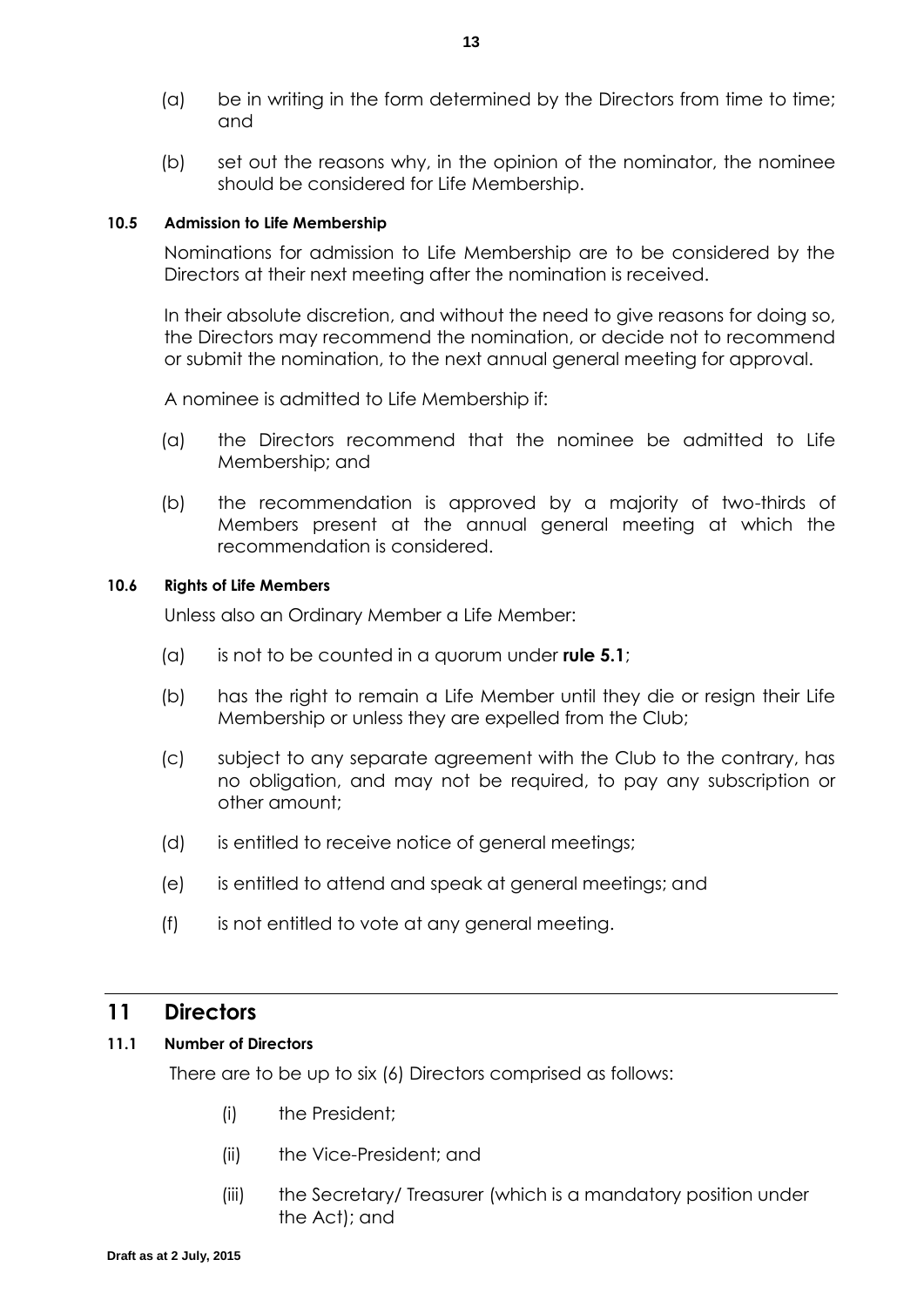(iv) Three (3) other committee members

who must all be Ordinary Members (or a Parent or Legal Guardian Representative) and who shall be elected under **rule [11.2](#page-18-0)**.

### <span id="page-18-0"></span>**11.2 Elections**

- (a) A Member or a Director may nominate a person for election as a Director (including as President). A nomination must be in writing and signed by the nominator and nominee.
- (b) If insufficient nominations are received to fill all available Director vacancies the candidates nominated shall, subject to declaration by the chairman, be deemed to be elected.
- (c) If the number of nominations received is equal to the number of vacancies to be filled, the persons nominated shall, subject to declaration by the chairman, be deemed to be elected.
- <span id="page-18-2"></span>(d) If the number of nominations exceeds the number of vacancies to be filled, voting papers shall be prepared containing the names of the candidates in alphabetical order, for each vacancy.
- (e) Elections shall be conducted by such means as is prescribed by the Directors subject to **Rule [11.2\(f\)](#page-18-1)** and subject to the principle that each member will be entitled to vote in the election.
- <span id="page-18-1"></span>(f) In the case of an election where **Rule [11.2\(d\)](#page-18-2)** applies, the members eligible to vote for:
	- (i) the President, Vice-President, Treasurer/Secretary and Committee Members.
- (g) All elections must be held and determined by 30<sup>th</sup> November each year or as soon thereafter as is practicably possible.

### <span id="page-18-3"></span>**11.3 Term of office**

Directors shall hold office for a term of two years and subject to this Constitution (including the Transitional Provisions in **Rule [12.1](#page-20-0)**) the following will apply:

- (a) The term for each Director will commence at midnight on the  $15<sup>th</sup>$  of December following that Director's election;
- (b) Prior to the commencement of each Director's term, the Director will participate in an induction program approved by the Board

### **11.4 Maximum term of office**

Unless otherwise approved by the Members in General meeting a Director may not serve more than three consecutive terms as a Director.

If a Director has served three consecutive terms, they may not be elected as a Director again until the expiration of twelve months after the end of their third term of office.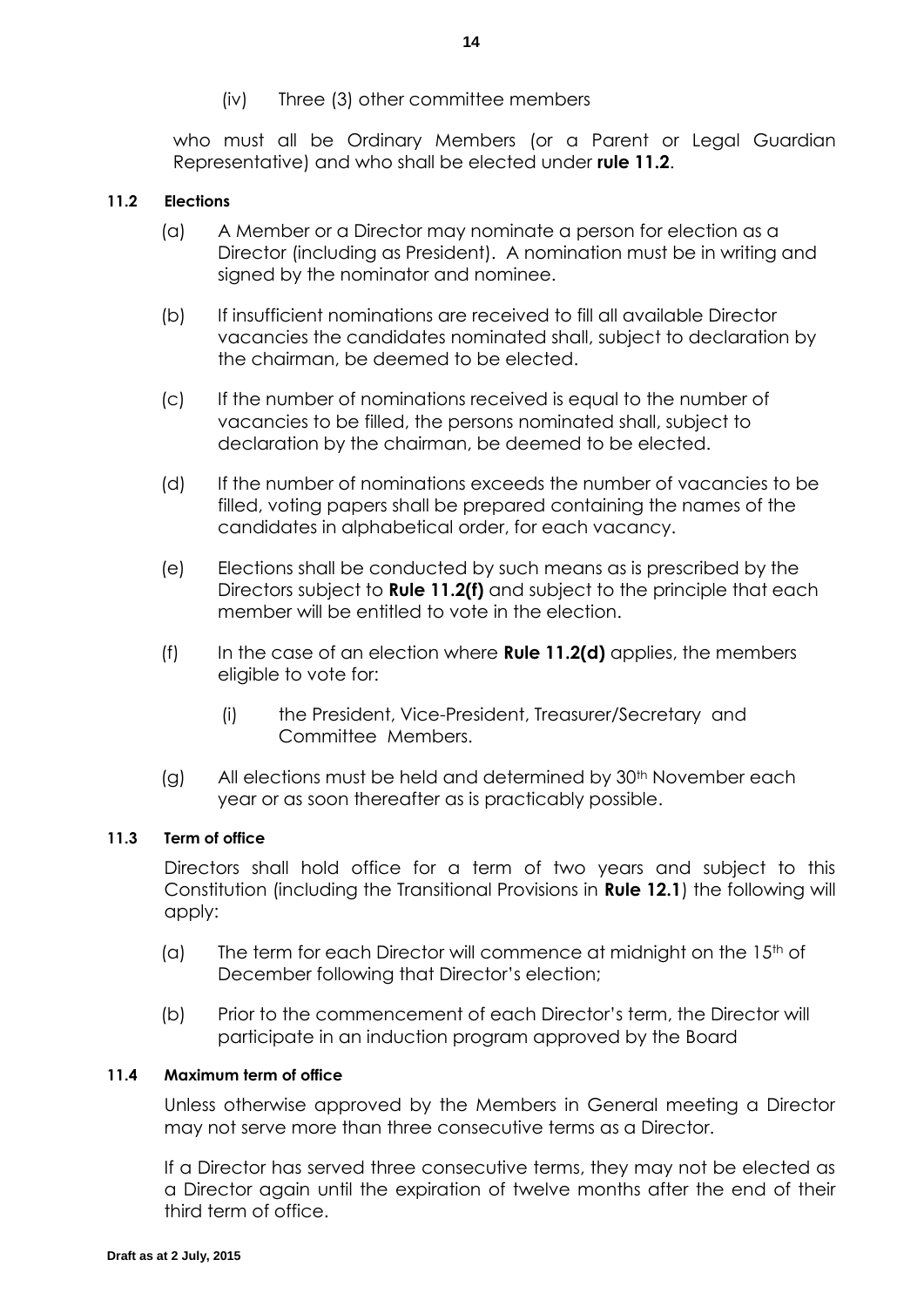### **11.5 Casual vacancy**

- (a) The Directors may at any time (and if the vacancy is for the position of Secretary, must, within 14 days as required by the Act) appoint a person to be a Director to fill a casual vacancy.
- (b) A Director appointed under this rule holds office until the end of the term of the Director in whose place they were appointed.
- (c) Service as a Director under this rule is a full term of office for the purposes of **rule [11.3](#page-18-3)**.

### <span id="page-19-0"></span>**11.6 Remuneration of Directors**

A Director may not be paid for services as a Director but, with the approval of the Directors, may be reimbursed by the Club for their reasonable expenses when:

- (a) travelling to or from meetings of the Directors, a Committee or the Club; or
- (b) otherwise engaged on the affairs of the Club.

### <span id="page-19-1"></span>**11.7 Vacation of office**

The office of a Director becomes vacant when the Director:

- (a) is disqualified by the Act from being a committee member or is otherwise taken to have vacated their office as a committee member under the Act, including on removal by Special Resolution;
- (b) is disqualified by the Corporations Act from being a director;
- (c) becomes of unsound mind or a person whose person or estate is liable to be dealt with in any way under a law relating to mental health;
- (d) resigns office by notice in writing to the Club; or
- (e) is not present personally at three consecutive Directors' meetings without leave of absence from the Directors.

### **11.8 Directors to be bound by Club, FFV and FFA Rules**

By accepting office, each Director agrees to be bound by and observe:

- (a) this Constitution;
- (b) the Statutes and Regulations and those of the By-Laws expressed to apply to or in relation to Directors of Clubs;
- (c) the Statutes and Regulations and the constitutions and by-laws of FFA and FFV as enforced from time to time;
- (d) the FFV Codes of Behaviour and Rules of Competition, as amended from time to time; and
- (e) the FFA Code of Conduct, as amended from time to time.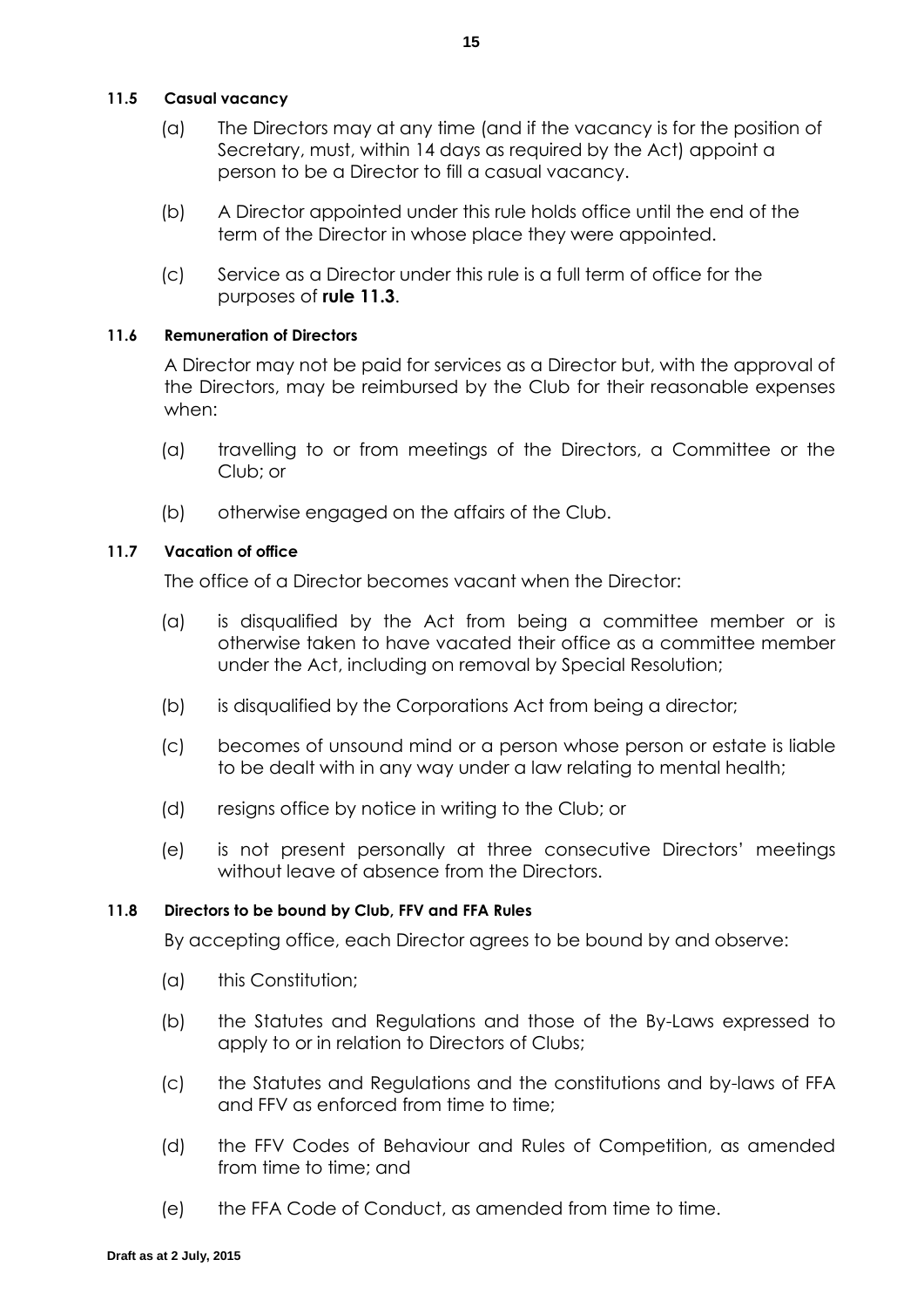# **12 Powers and duties of Directors**

### <span id="page-20-0"></span>**12.1 Transitional Provisions**

In order to give effect to this Constitution, the following Transitional Provisions will apply:

(a) Notwithstanding any other provision, upon adoption of this Constitution, the Initial Directors will be those individuals named in Appendix 3 "Initial Directors"

### **12.2 Directors to manage Club**

The Directors are to manage the Club's business and may exercise those of the Club's powers that are not required, by the Act or by this Constitution, to be exercised by the Club in general meeting. The Secretary must do those things required to be carried out by the Secretary of an association under the Act.

### **12.3 Minutes**

The Directors must cause accurate minutes of meetings (both general and directors') to be made and kept according to the Act.

### **12.4 Signing Cheques and other negotiable instruments**

Cheques and other negotiable instruments must be signed by at least two Directors nominated by the Directors.

### **13 Proceedings of Directors**

### **13.1 Directors meetings**

The Directors may meet together for conducting business, adjourn and otherwise regulate their meetings as they think fit. The Directors consent, by accepting nomination as a Director, to meetings being held using any technology that allows the Directors to clearly and simultaneously communicate with each other participating Director. A Director who participates in a meeting in this manner is taken to be present at the meeting. To avoid doubt, this includes meetings held by telephone and/or video conferencing.

### **13.2 Questions decided by majority**

A question arising at a Directors' meeting is to be decided by a majority of votes of the Directors present and entitled to vote.

#### **13.3 Chairman's casting vote**

The chairman of the meeting has a casting vote.

#### **13.4 Quorum**

Until otherwise determined by the Directors, three (3) Directors (at least two of whom are entitled to vote) present in person or by proxy is a quorum.

#### **13.5 Effect of vacancy**

The continuing Directors may act despite a vacancy in their number. If the number of Directors is reduced below the number required for a quorum, the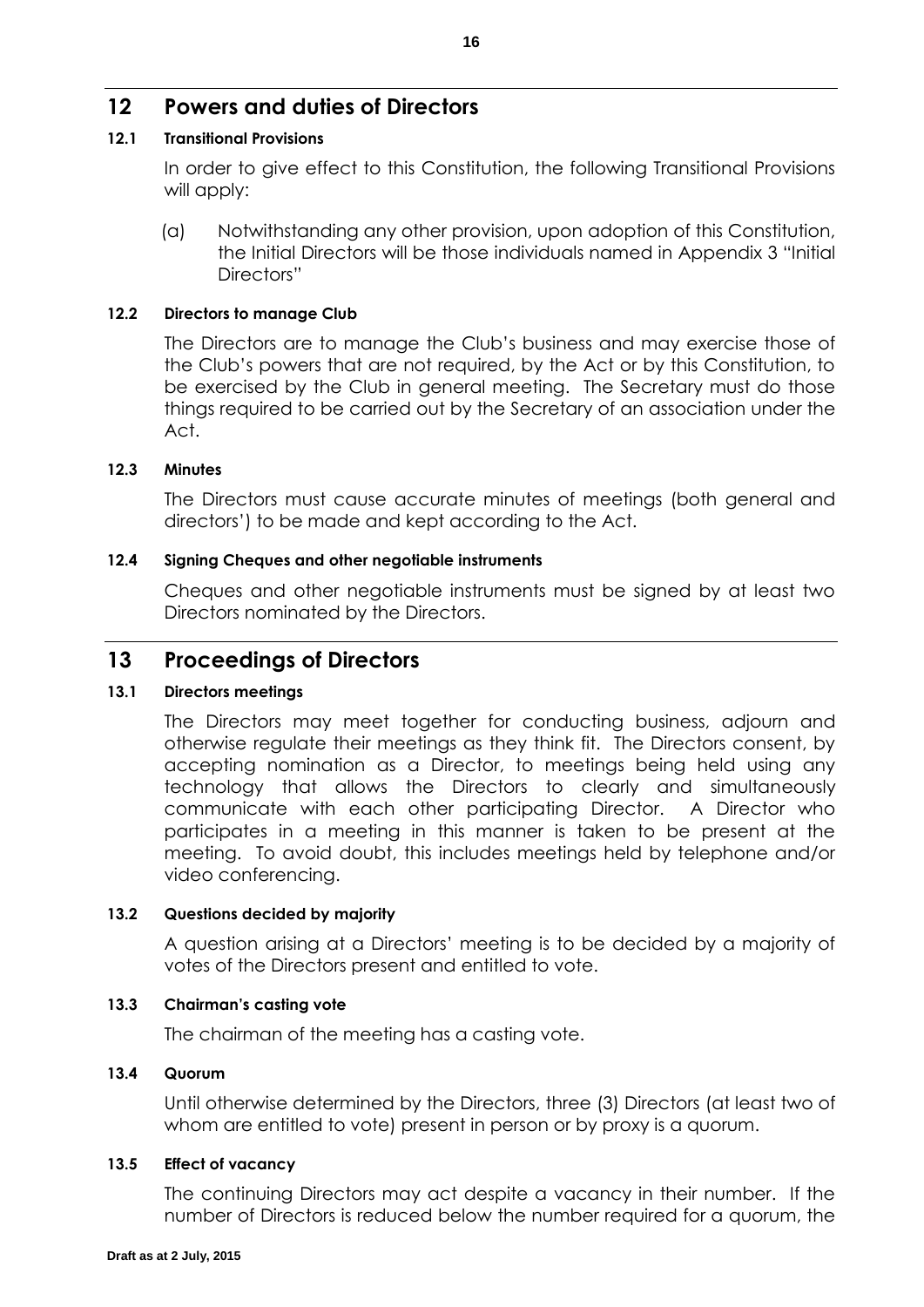remaining Directors may act only for the purpose of filling the vacancies to the extent necessary to bring their number up to the number required for a quorum or to convene a general meeting.

### **13.6 Director attending and voting by proxy**

A Director may attend and vote by proxy at a Directors' meeting if the proxy:

- (a) is another Director; and
- (b) has been appointed in writing signed by the appointor in the form set out in **Appendix 2** or a similar form approved by the Directors.

The appointment must be for a particular meeting.

### **13.7 Convening meetings**

A Director may, and the Secretary on the request of a Director must, convene a Directors' meeting.

### **13.8 President to preside at Directors' meeting**

The President (and in his absence the Vice-President) is entitled to preside at Directors' meetings.

If the President and the Vice-President are not present and able and willing to act within 15 minutes after the time appointed for a meeting or have signified an intention not to be present and able and willing to act, the Directors shall appoint a Director to preside as chairman for that meeting only.

#### **13.9 Club Administrator**

The Directors may delegate any of their powers to a Club Administrator or other such persons they think fit, and may revoke that delegation.

### **13.10 Powers delegated to Club Administrator**

- (a) A person that has powers delegated pursuant to **rule** Error! Reference source not found. must exercise the powers delegated to it according to the terms of the delegation and to any directions of the Directors.
- (b) Powers delegated pursuant to **rule** Error! Reference source not found. are taken to have been exercised by the Directors.
- (c) A delegation made pursuant to **rule** Error! Reference source not found. must be in writing.

#### **13.11 Circulating resolutions**

The Directors may pass a resolution without a Directors' meeting being held if all of the Directors who are entitled to vote on the resolution sign a document containing a statement that they are in favour of the resolution set out in the document.

Separate copies of the document may be used for signing by Directors if the wording of the resolution and statement is identical in each copy.

The resolution is passed when the last Director signs.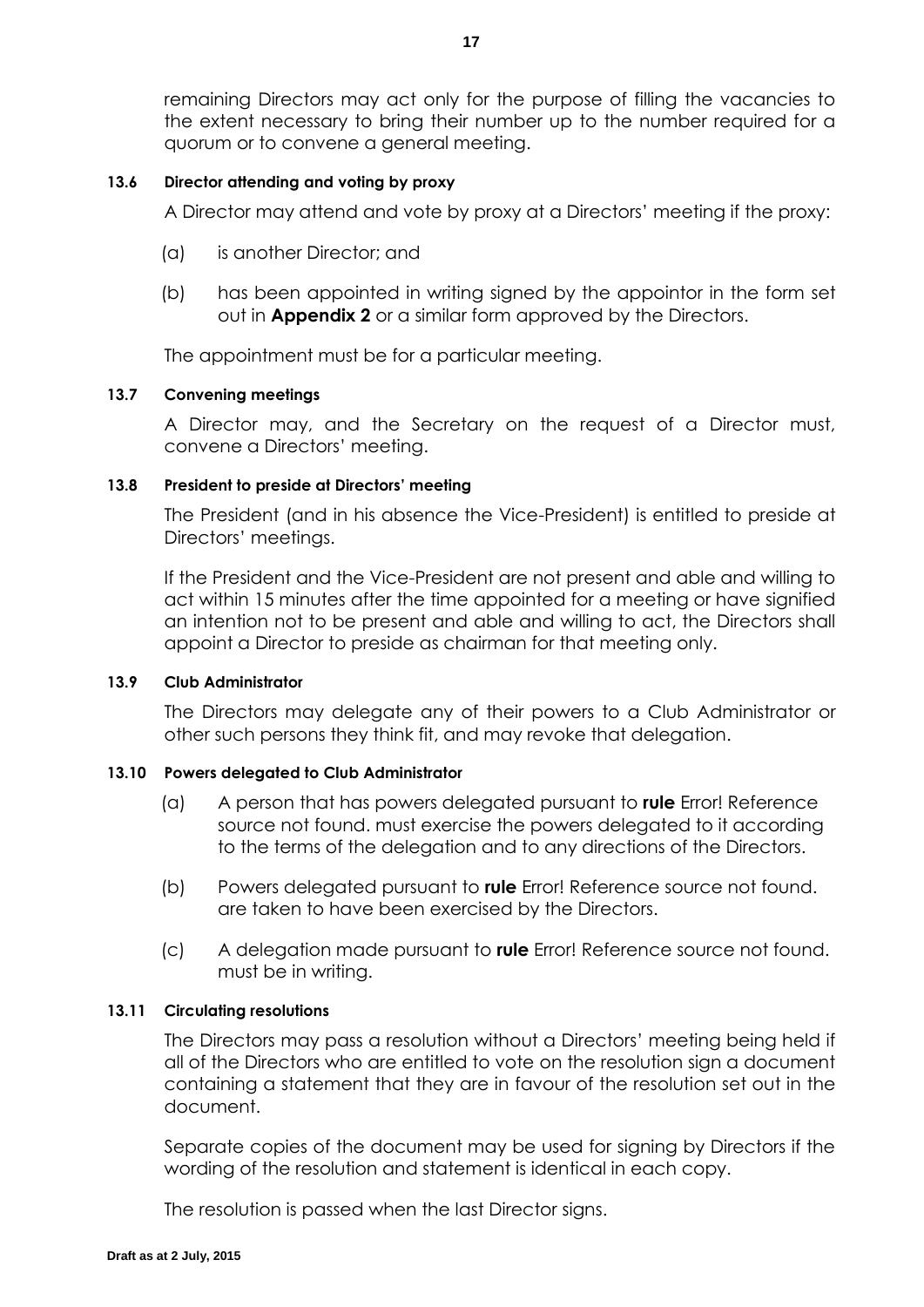### **13.12 Validity of acts of Directors**

Everything done at a Directors' meeting or a Sub-Committee meeting, or by a person acting as a Director (including the Secretary), are valid even if it is discovered later that there was some defect in the appointment, election or qualification of any of them or that any of them was disqualified or had vacated office.

### **13.13 Conflicts of interest**

A Director who has a material personal interest in a matter being considered at a Directors' meeting must, as soon as the Director becomes aware of his or her interest in the matter, disclose the nature and extent of that interest to the Directors.

The interested Director must not be present while the matter is being considered at the meeting and must not vote on the matter.

Any such material personal interest must otherwise be dealt with in accordance with the Act

### **14 Secretary/ Treasurer**

### **14.1 Election and Appointment of Secretary**

There must be a Secretary of the Club (who is a Director) who must be:

- (a) over 18 years of age;
- (b) resident in Australia; and
	- (i) in the case of a first secretary, is the person who fills the office of first secretary in accordance with the Act; or
	- (ii) in any other case, is the person elected or appointed in accordance with these rules.

### **14.2 Vacation in office of Secretary/ Treasurer**

The office of Secretary/ Treasurer is vacated if the Secretary/ Treasurer ceases to reside in Australia or otherwise in accordance with **rule [11.7](#page-19-1)**.

#### **14.3 Powers, duties and authorities of Secretary**

The Secretary/ Treasurer holds office on the terms and conditions and with the powers, duties and authorities set out under the Act and otherwise as determined by the Directors.

### **15 By-laws**

#### **15.1 Making and amending By-laws**

The Directors may from time to time make By-laws which in their opinion are necessary or desirable for the control, administration and management of the Club's affairs and may amend, repeal and replace those By-laws.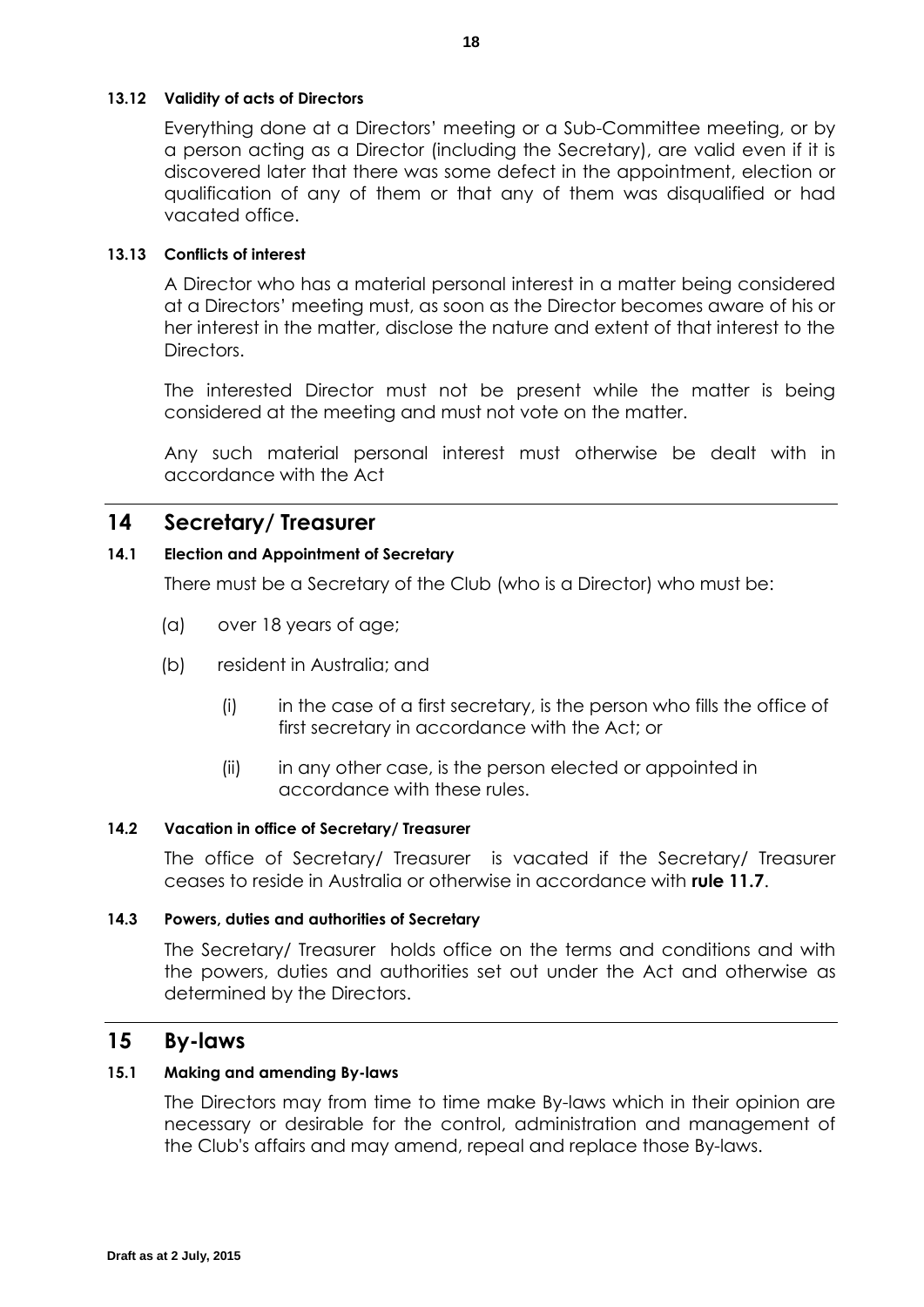The Club in general meeting, may amend, repeal and replace any By-law made by the Directors, but that does not affect the validity of anything previously done by the Directors or anyone under that By-law.

### **15.2 Effect of By-law**

A By-law:

- (a) is subject to this Constitution;
- (b) must be consistent with this Constitution; and
- (c) when in force, is binding on all Members and has the same effect as a provision in this Constitution.

### **16 Seals**

### **16.1 Safe custody of common seals**

The Directors must provide for the safe custody of any seal of the Club.

### **16.2 Use of common seal**

If the Club has a common seal or duplicate common seal:

- (a) it may be used only by the authority of the Directors; and
- (b) every document to which it is affixed must be signed by a Director and be countersigned by another Director or another person appointed by the Directors to countersign that document or a class of documents in which that document is included or as otherwise authorised under the Act.

### **17 Funds**

### **17.1 Source of Funds**

The funds of the Club are to be derived from fees paid by Members and any other sources the Directors determine.

#### **17.2 Funds management**

The funds of the Club are to be used solely for the purposes specified in **rule [2.1](#page-6-3)** in any manner the Directors determine.

### **18 Inspection and copying of and access to records**

### **18.1 Inspection by Members**

Subject to the Act, the Directors may determine whether and to what extent, and at what times and places and under what conditions, the financial records, securities and other relevant documents of the Club or any of them will be open for inspection, copying or access by the Members.

#### **18.2 Right of a Member to inspect, copy or access documents**

On request, a Member is entitled to have access to and may copy these rules and the minutes of general meeting (including the annual financial statements of the Club submitted at the general meeting). A Member does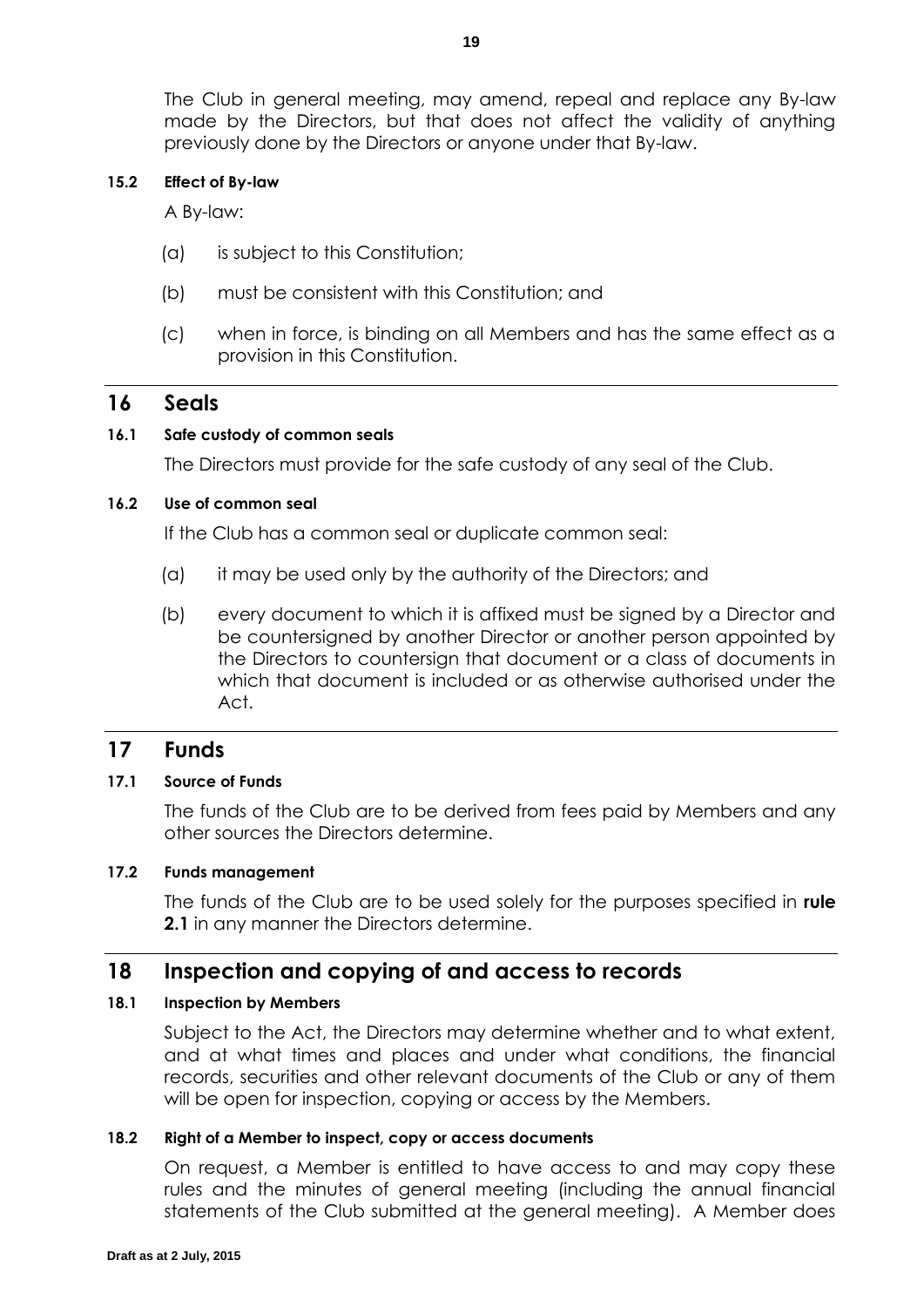not otherwise have the right to inspect, copy or have access to any financial records, securities or other relevant document of the Club (including minutes of Directors' meetings) except as provided by law or authorised by the Directors.

### **18.3 Custody of documents**

The Secretary/Treasurer must keep in his or her custody or control the financial records of the Club for the current financial year and any other financial records as authorised by the Directors. Except as otherwise provided in these rules, the Secretary/ Treasurer must keep in his or her custody or under his or her control all books, financial records, securities and other documents of the Club.

### <span id="page-24-0"></span>**19 Service of documents**

### **19.1 Document includes notice**

In this **rule [19](#page-24-0)**, **document** includes a notice.

#### **19.2 Methods of service**

The Club may give a document to a Member:

- (a) personally; or
- (b) by sending it by post to the address for the Member in the Register or an alternative address nominated by the Member; or
- (c) by sending it to a fax number or electronic address nominated by the Member; or
- (d) by posting it on the Club's website.

#### **19.3 Methods of service on the Club**

A Member may give a document to the Club by:

- (a) delivering it to the Registered Office; or
- (b) sending it by post to the Registered Office; or
- (c) sending it to a fax number or electronic address nominated by the Club.

### **19.4 Post**

A document sent by post if sent to an address:

- (a) in Australia, may be sent by ordinary post; and
- (b) outside Australia, must be sent by airmail,

and in either case is taken to have been received on the day after the date of its posting.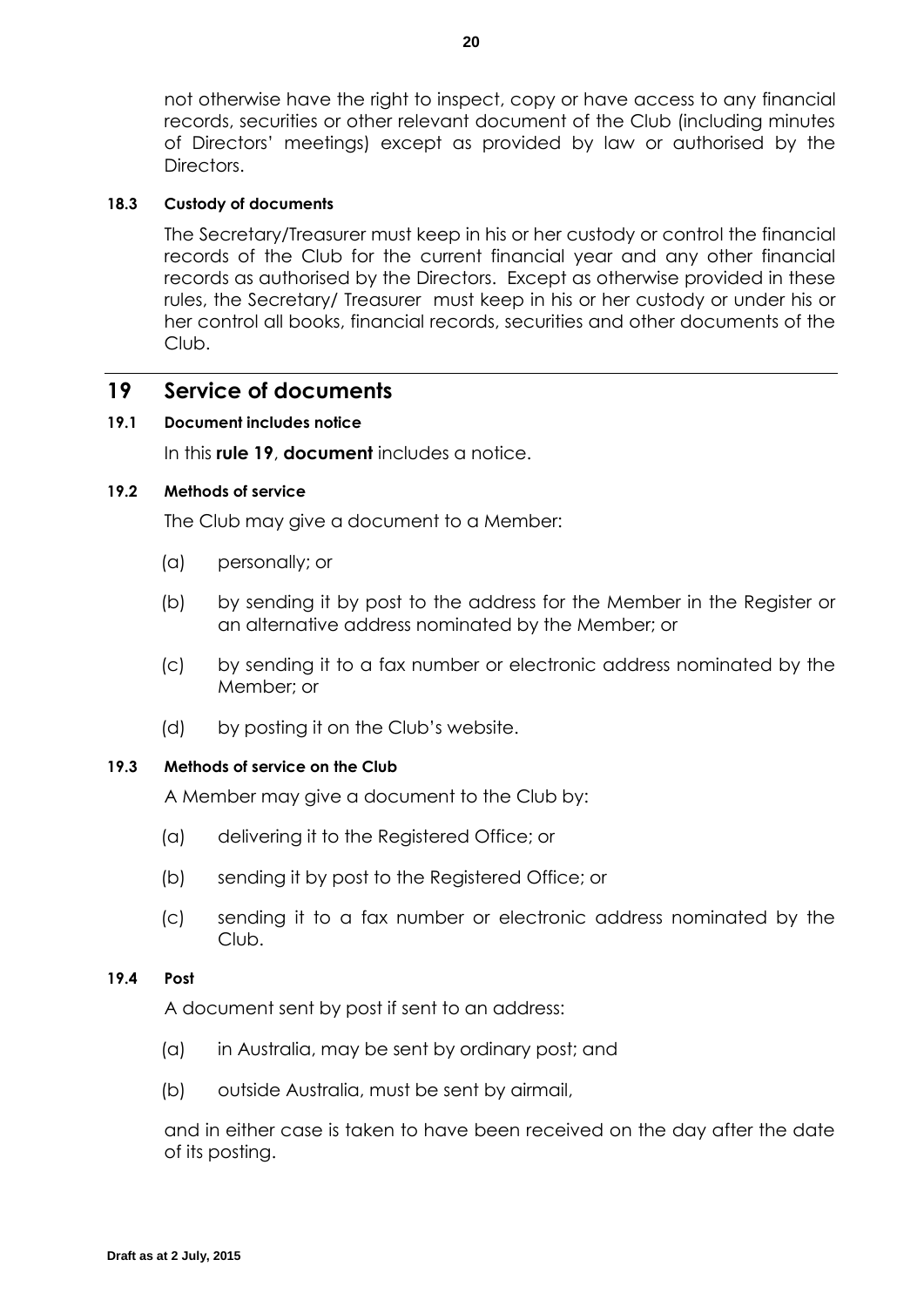### **19.5 Fax or electronic transmission**

If a document is sent by fax or electronic transmission, delivery of the document is taken to:

- (a) be effected by properly addressing and transmitting the fax or electronic transmission; and
- (b) have been delivered on the day following its transmission.

### **20 Indemnity**

### **20.1 Indemnity of office holders**

Every person who is or has been a Director or other office holder of the Club (as defined in the Act) is entitled to be indemnified out of the property of the Club against:

- (a) every liability incurred in good faith by the person in that capacity (except a liability for legal costs); and
- (b) all legal costs incurred in defending or resisting (or otherwise in connection with) proceedings, whether civil or criminal or of an administrative or investigatory nature, in which the person becomes involved because of that capacity,

unless:

- (c) the Club is forbidden by statute to indemnify the person against the liability or legal costs; or
- (d) an indemnity by the Club of the person against the liability or legal costs would, if given, be made void by statute.

### **20.2 Insurance**

The Club may pay or agree to pay, whether directly or through an interposed entity, a premium for a contract insuring a person who is or has been a Director or other office holder of the Club against liability incurred by the person in that capacity, including a liability for legal costs, unless the:

- (a) Club is forbidden by statute to pay or agree to pay the premium; or
- (b) contract would, if the Club paid the premium, be made void by statute.

# **21 Winding up**

### **21.1 Contributions of Members on winding up**

Each Member must contribute to the Club's property if the Club is wound up while they are a Member or within one year after their membership ceases.

This contribution is for:

(a) payment of the Club's debts and liabilities contracted before their membership ceased;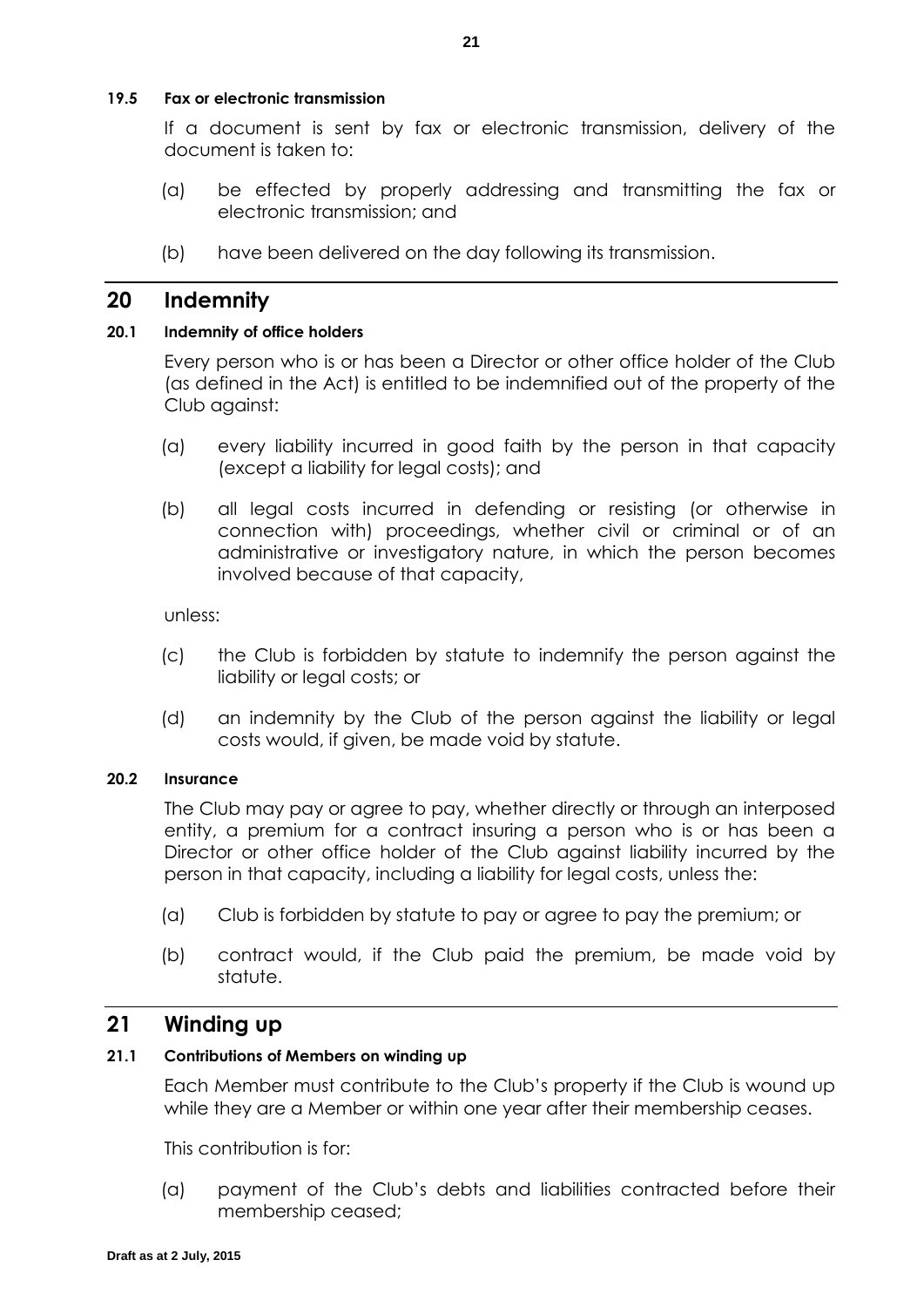- (b) the costs of winding up; and
- (c) adjustment of the rights of the contributories among themselves,

and the amount is not to exceed \$1.00.

### **21.2 Excess property on winding up**

If on the winding up or dissolution of the Club, and after satisfaction of all its debts and liabilities, any property remains, that property must be given or transferred to another body or bodies:

- (a) having purposes similar to those of the Club; and
- (b) whose constitution prohibits (or each of whose constitutions prohibit) the distribution of its or their income and property among its or their members to an extent at least as great as is imposed on the Club under this Constitution.

That body is, or those bodies are, to be determined by the Members at or before the time of dissolution or, failing that a determination, by a judge who has or acquires jurisdiction in the matter.

# **22 Financial statements**

The Directors must cause the financial statements of the Club to be kept, disclosed, reported and otherwise dealt with (which may include the financial statements being reviewed or audited) in compliance with the Act.

# **23 Disciplining of members**

### **23.1 Introduction**

This rule sets out the procedure for dealing with disciplinary actions and matters and:

- (a) establishes a Judiciary Panel to hear disciplinary matters of the Club; and
- (b) sets out the procedures of that Judiciary Panel.

### **23.2 Judiciary Panel**

The Judiciary Panel shall be convened and function as follows.

- (a) The Directors may convene a Judiciary Panel of such persons (being unbiased decision makers), on such terms and for such purpose(s) as is required. A member of each Judiciary Panel appointed shall act as Judiciary Panel Secretary and keep records of all investigations and decisions.
- (b) The jurisdiction of a Judiciary Panel shall be limited to matters referred to it by the Directors in accordance with the Constitution and this rule.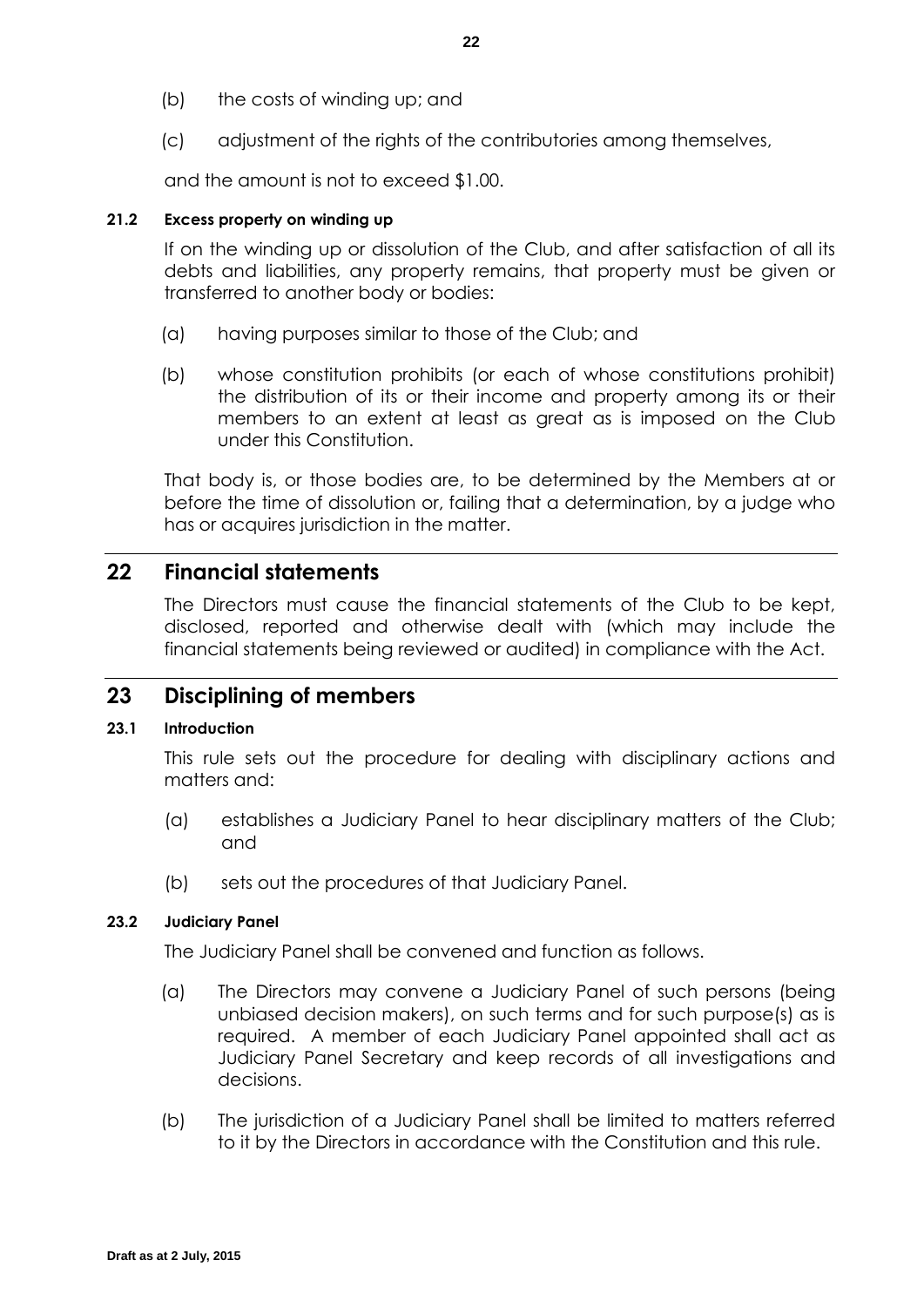- (c) Every referral to a Judiciary Panel shall be clear and unambiguous and shall clearly set out the matter(s) required to be investigated or determined by the Judiciary Panel.
- (d) Upon a referral to a Judiciary Panel the Judiciary Panel Secretary shall, as soon as practicable, appoint a time and place suitable to the Judiciary Panel for the proceedings.
- (e) A Judiciary Panel shall conduct any referral to it within such reasonable time as the Directors direct, provided always that a concerned person may apply for an adjournment by application in writing to the Judiciary Panel chairperson. Such application must be received at least 2 days prior to commencement of proceedings.
- (f) A Judiciary Panel shall have power to require the attendance of any Member or Club representative at any proceedings before it. Notice shall be given in accordance with this rule. Where a person who is required to attend, fails to attend without reasonable excuse, the Judiciary Panel may draw such inferences from that failure to attend as it considers reasonable.
- (g) The quorum for a Judiciary Panel shall be determined by the Directors.

### <span id="page-27-0"></span>**23.3 Proceedings**

The proceedings of a Judiciary Panel shall be conducted as follows.

- (a) Upon receipt of a referral the Judiciary Panel may request the party or parties concerned in the referral appear before it. Such request shall be in writing either delivered personally or in appropriate cases by post or facsimile or email to the appropriate address or facsimile number of the party or parties concerned. The Judiciary Panel shall inquire into, or determine, the matters in question.
	- (i) A notice given by post shall be deemed to have been given on the day following the day on which it was posted.
	- (ii) A notice given by facsimile or email shall be deemed to be given upon receipt of a confirmation report confirming the facsimile was received at the facsimile number or where the email was not confirmed undeliverable at the email address to which it was sent.
- (b) Proceedings shall take place as soon as practicable. All parties concerned shall be given at least 7 days' notice of the proceedings by the Judiciary Panel. The notice shall:
	- (i) be in writing;
	- (ii) state that the party or parties concerned are required to appear and in what capacity;
	- (iii) state the nature of the proceedings and the matters or alleged offence(s) the subject of investigation or determination, the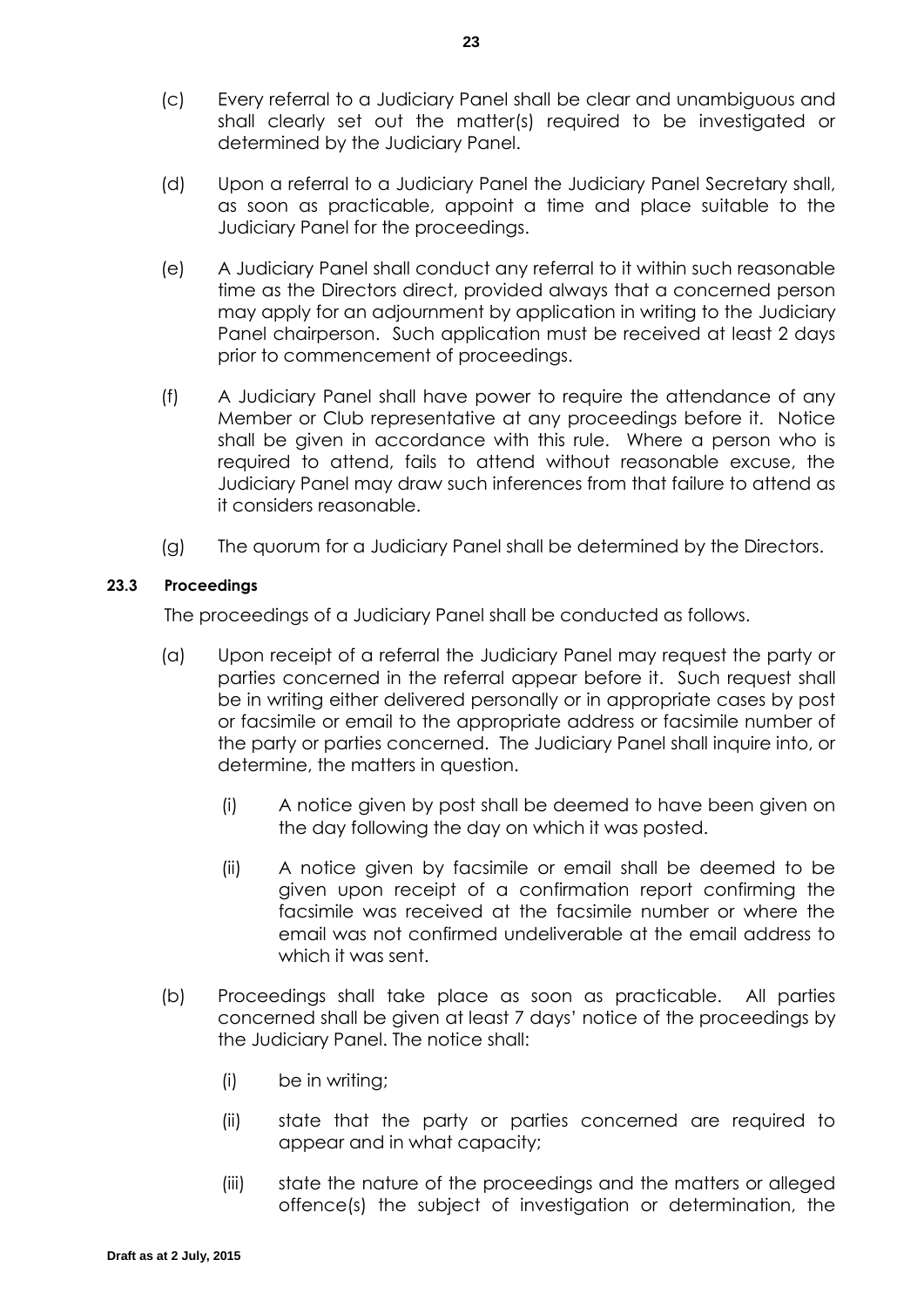possible penalty or penalties and the date, place and time of the hearing; and

- (iv) be delivered in accordance with **rule [23.3\(a\)](#page-27-0)** above.
- (c) Persons appearing before the Judiciary Panel shall be entitled to call witnesses but must state their case in person unless the Judiciary Panel has permitted representation through an advocate. No person appearing before the Judiciary Panel shall be entitled to legal representation as of right at the proceedings. The chairperson will consider all requests for legal representation made by a party but the decision to allow legal representation is at the sole discretion of the chairperson. The chairperson is not required to give reasons for such decision. The person appearing before the Judiciary Panel and his/her witnesses shall be given a full opportunity to be heard. In his/her absence, or in the absence of his/her witnesses, a decision may be made by default. Before making a decision in default of appearance, the Judiciary Panel must satisfy itself that the party concerned was aware of the time, date and place of hearing and had been requested to appear in accordance with this rule.
- (d) The Judiciary Panel chairperson shall announce the opening of the proceedings, stating the Judiciary Panel's authority, jurisdiction, composition and the nature and purpose(s) of the proceedings.
- (e) The procedure to be followed at proceedings shall be clearly explained by the Judiciary Panel chairperson. The Judiciary Panel chairperson shall state who is entitled to be present throughout proceedings during evidence and submissions.
- (f) The matter(s) the subject of proceedings shall then be read to the person(s) concerned. The body or person reporting the matter(s) the subject of the proceedings shall be given the opportunity to report the circumstances of those matter(s). The person(s) concerned will be given the opportunity to respond to this report and present evidence and submissions as to their view of the circumstances of those matter(s). Any witnesses called by either the reporting body or the person(s) concerned will be given the opportunity to give evidence or make submissions. Witnesses may be questioned on their evidence. Evidence and/or submissions may be tendered in writing.
- (g) The Judiciary Panel will consider the evidence presented. The Judiciary Panel may adjourn the hearing if necessary to do so. No other person shall be present or partake in any discussion with the Judiciary Panel at this time. If the Judiciary Panel finds an offence has not been committed or not proved it will advise the Directors and dismiss the charge accordingly.
- (h) If the Judiciary Panel finds an offence has been committed or proved it may impose, in its discretion, an appropriate penalty or penalties. It may also report its findings to the Directors with such recommendations as it considers appropriate. The Judiciary Panel chairperson will declare the proceedings closed.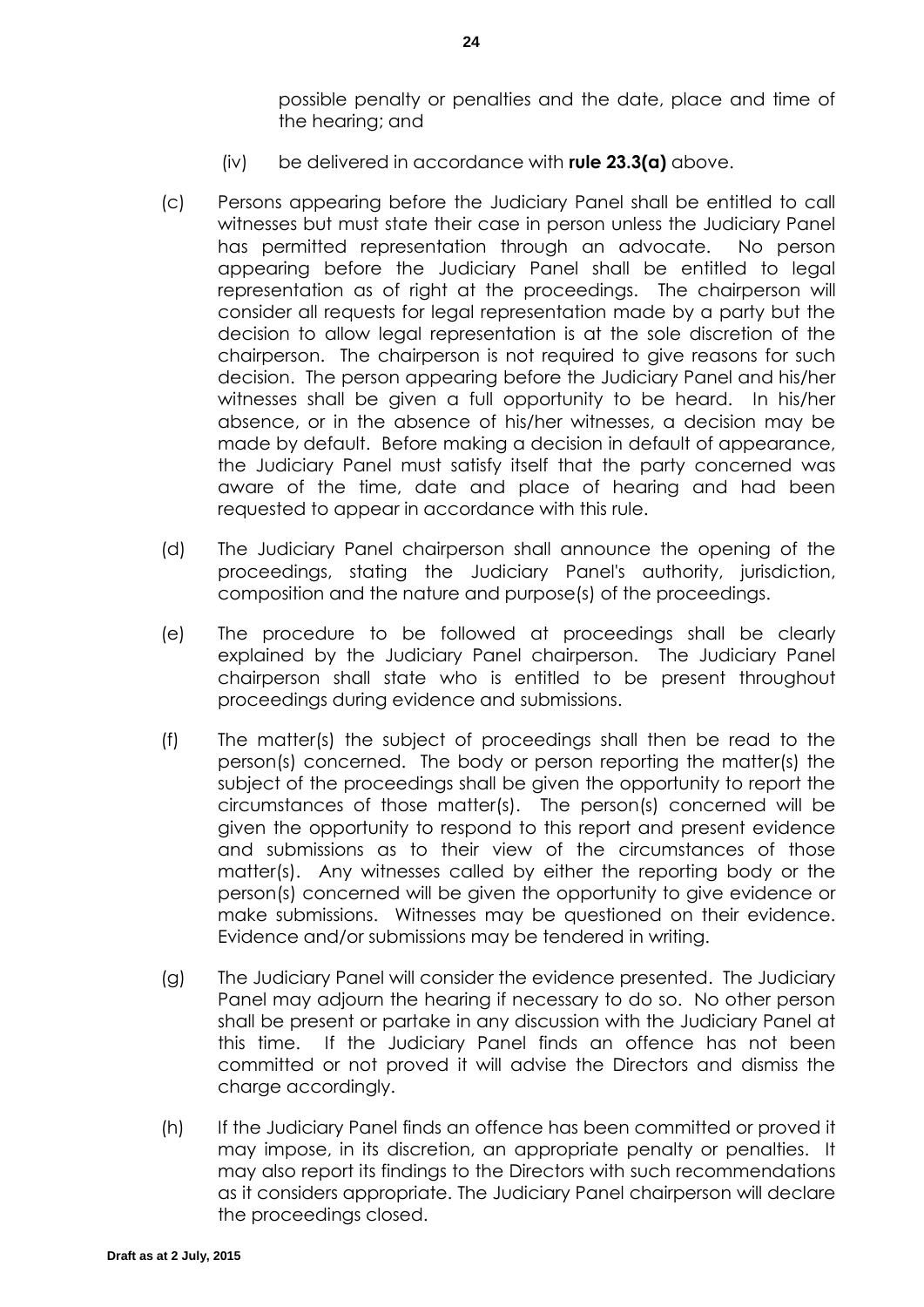- (i) If a decision cannot be given immediately after proceedings, the relevant party or parties must be advised of the time and place at which the decision will be given. The decision, any penalty and notice of the person's appeal rights shall be given in writing and signed by the Judiciary Panel chairperson.
- (j) Every decision of a Judiciary Panel under this rule shall be conveyed in writing to the parties concerned.

### **23.4 Penalties**

- (a) Penalties which may be imposed include (but are not limited to):
	- (i) a reprimand;
	- (ii) suspension, from such activities of the Club, including but not only competition, on such terms and for such period as the Judiciary Panel thinks fit;
	- (iii) exclusion from a particular competition, activity, event or events;
	- (iv) expulsion from the Club;
	- (v) a fine, imposed in such manner and in such amount as the Judiciary Panel thinks fit, up to any maximum amount set out under the Act or related statutory regulations; or
	- (vi) such combination of any of the above penalties as the Judiciary Panel thinks fit.
- (b) During proceedings, the subject(s) of the proceedings may be suspended, on such terms and for such period as the Judiciary Panel thinks fit and shall remain under suspension unless the Judiciary Panel decides otherwise.

### **23.5 Effect of Penalty**

- (a) Where a Member is suspended under this rule, all rights and privileges of that Member shall be forfeited, either partially or completely, during the period of suspension. In the case of complete suspension, a Member shall also forfeit all Club rights during the currency of the suspension.
- (b) Where a Member is expelled under this rule his membership of, and representation rights and privileges in, the Club shall be forfeited immediately and membership shall cease.
- (c) There is no right of appeal against a decision of a Judiciary Panel under this rule.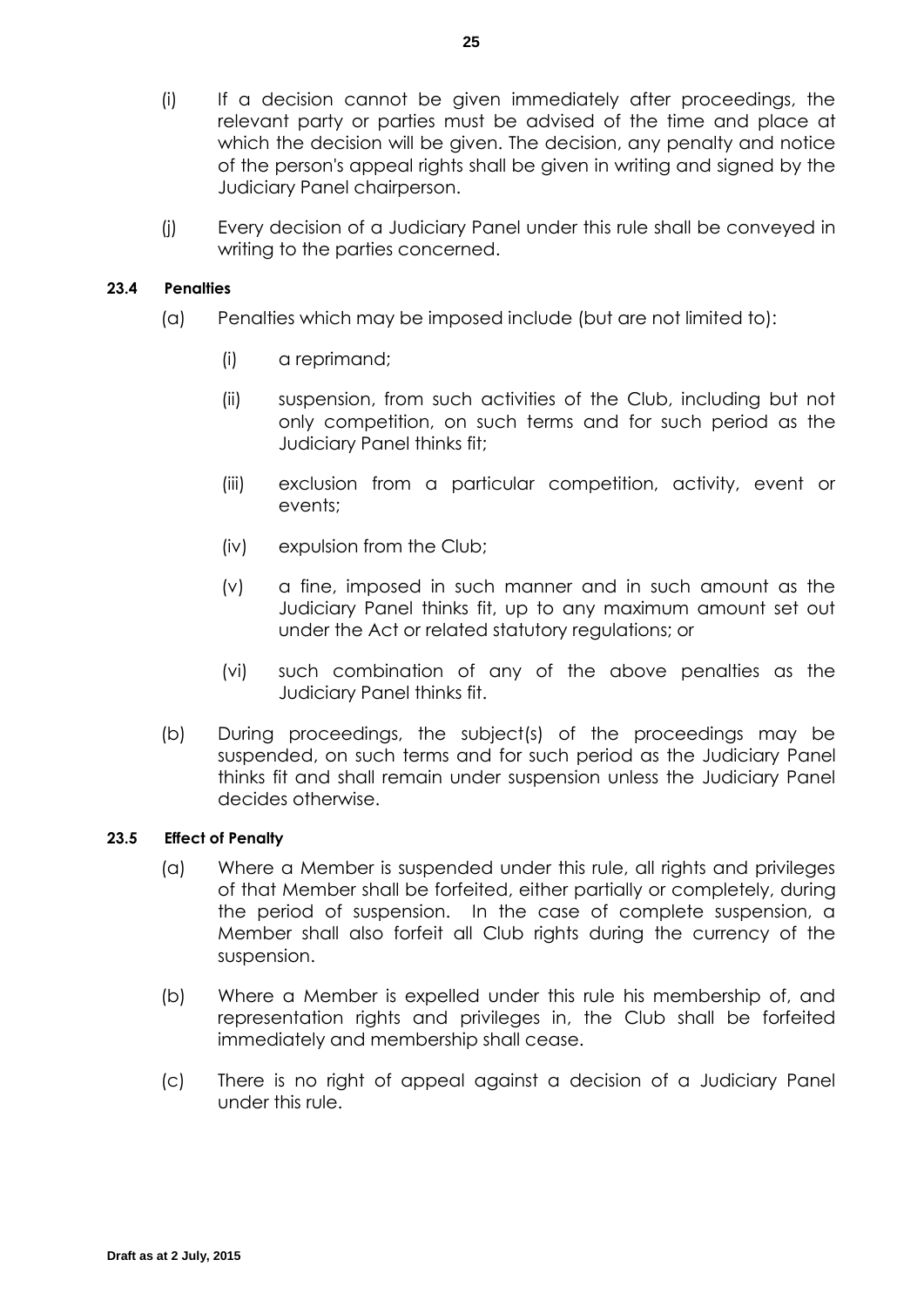# **24 Definitions and interpretation**

### **24.1 Definitions**

In this Constitution unless the contrary intention appears:

**Act** means the Associations Incorporation Reform Act 2012 (Vic). (The Act is available from the Consumer Affairs website [www.consumer.vic.gov.au](http://www.consumer.vic.gov.au/) )

**Club** means Melbourne United FC Incorporated.

**By-law** means a by-law made under this Constitution.

**Constitution** means this constitution as amended from time to time, and a reference to a particular rule is a reference to a rule of this Constitution.

**Corporations Act** means the Corporations Act 2001 (Cth).

**Director** means a director of the Club and includes the President (and is the same as a reference to a 'committee member' or a 'member of the committee' under the Act).

**Directors** means all or some of the directors of the Club acting as a board (and is the same as a reference to the 'committee' under the Act).

**Dispute** means a dispute under this Constitution between:

- (a) a Member and another Member; or
- (b) a Member and the Club.

**FFA** means Football Federation Australia Limited ACN 106 478 068.

**FIFA** means Federation Internationale de Football Association.

**FFV** means Football Federation Victoria (FFV) Incorporated.

**Football** means "Association Football" as recognised by FIFA from time to time. To avoid doubt, at the date of incorporation of the Club or the date of adoption of this Constitution, Football includes the games of Football, soccer football, indoor or 5 a side (Futsal) Football and beach Football.

**Grievance** has the meaning given to that term in the Grievance Procedure;

**Grievance Procedure** means the procedures in the FFV Grievance, Disciplinary, Tribunal By-Law, as amended from time to time.

**Junior Member** means a player, coach or official of the Club under **rule [3.2\(d\)](#page-6-4)**.

**Laws of the Game** means the rules of Football referred to in the Statutes and Regulations.

**Life Member** means a person admitted as such under **rule** [10](#page-16-0).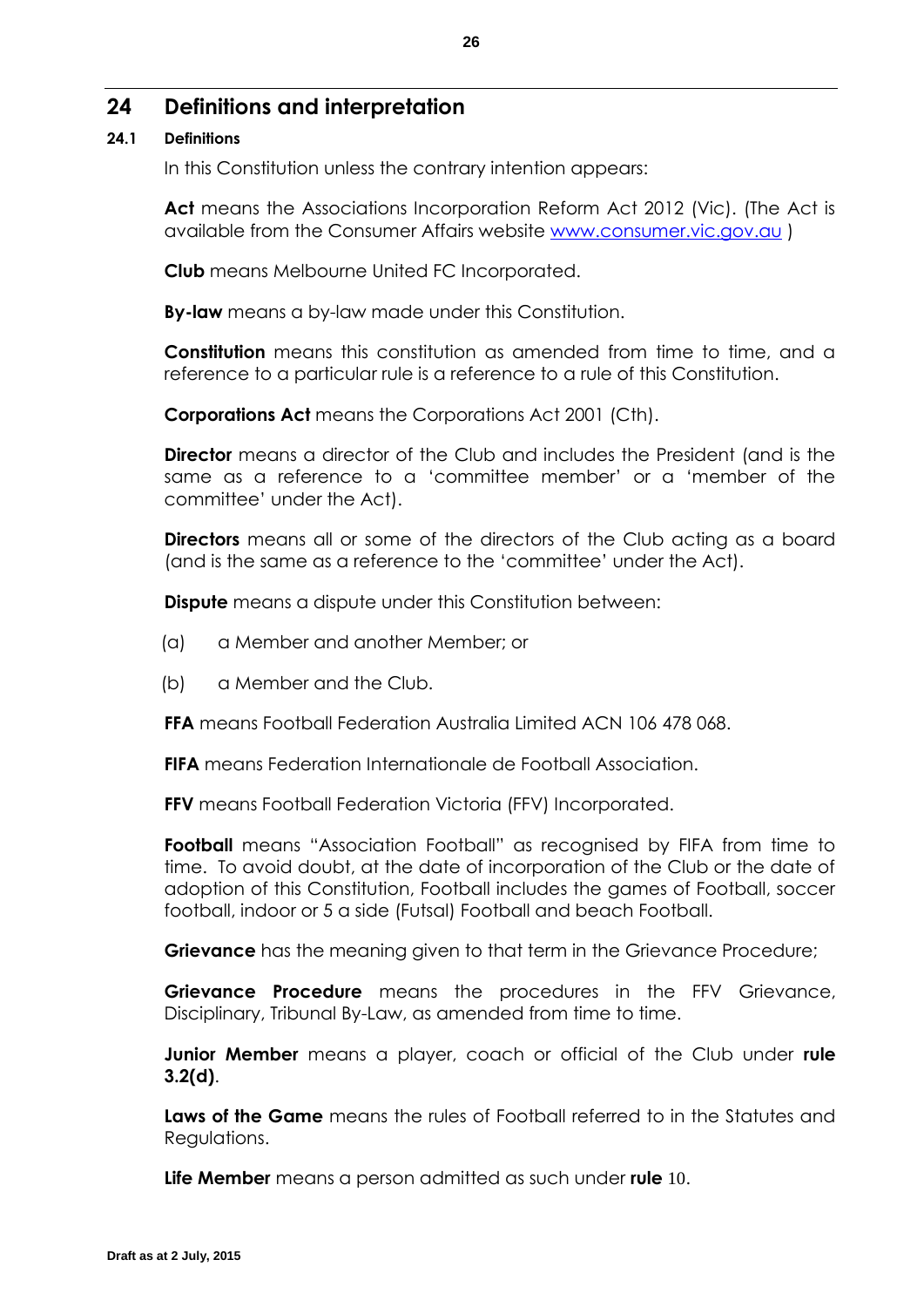**Member** means a member of the Club admitted to membership under **rule [3.2.](#page-6-2)**

**Ordinary Member** means a player, coach or official of the Club under **rule [3.2\(b\)](#page-6-5)**.

**Patron** means any person of influence or support appointed by the Club as a Patron of the Club under **rule** [10](#page-16-0).

**President** means the President from time to time of the Club.

**Secretary** has the meaning and functions accorded to that office as set out in the Act.

**Registered Office** means the registered address of the Club from time to time.

**Registrar** has the meaning given to it in the Act.

**Social Member** means a Member under **rule [3.2\(c\)](#page-6-6)**.

**Special Resolution** has the meaning given to it in the Act.

**State** means Victoria.

**Statutes and Regulations** means the Statutes and Regulations of FIFA in force from time to time.

### **24.2 Interpretation**

- (a) In this Constitution:
	- (i) **(presence of a Member)** a reference to a Member present at a general meeting means the Member present in person, by attorney or by a Parent or Legal Guardian Representative in the case of a Junior Member;
	- (ii) (**annual general meeting**) a reference to an annual general meeting in a calendar year (for example, in 2006), is a reference to the annual general meeting required to be held by the Club in that calendar year under the Act; and
	- (iii) **(document)** a reference to a document or instrument includes any amendments made to it from time to time and, unless the contrary intention appears, includes a replacement.
	- (iv) **(precedence)** unless contrary to law or expressly stated to the contrary, in the event of inconsistency between any Statutes, Rules, Regulations, Laws, Policy or other governing document of a relevant body or bodies, the relevant governing document of the relevant body applies in accordance with the established order of precedence within the sport of football, from international, national, state and regional, down to local level.
- (b) In this Constitution unless the contrary intention appears: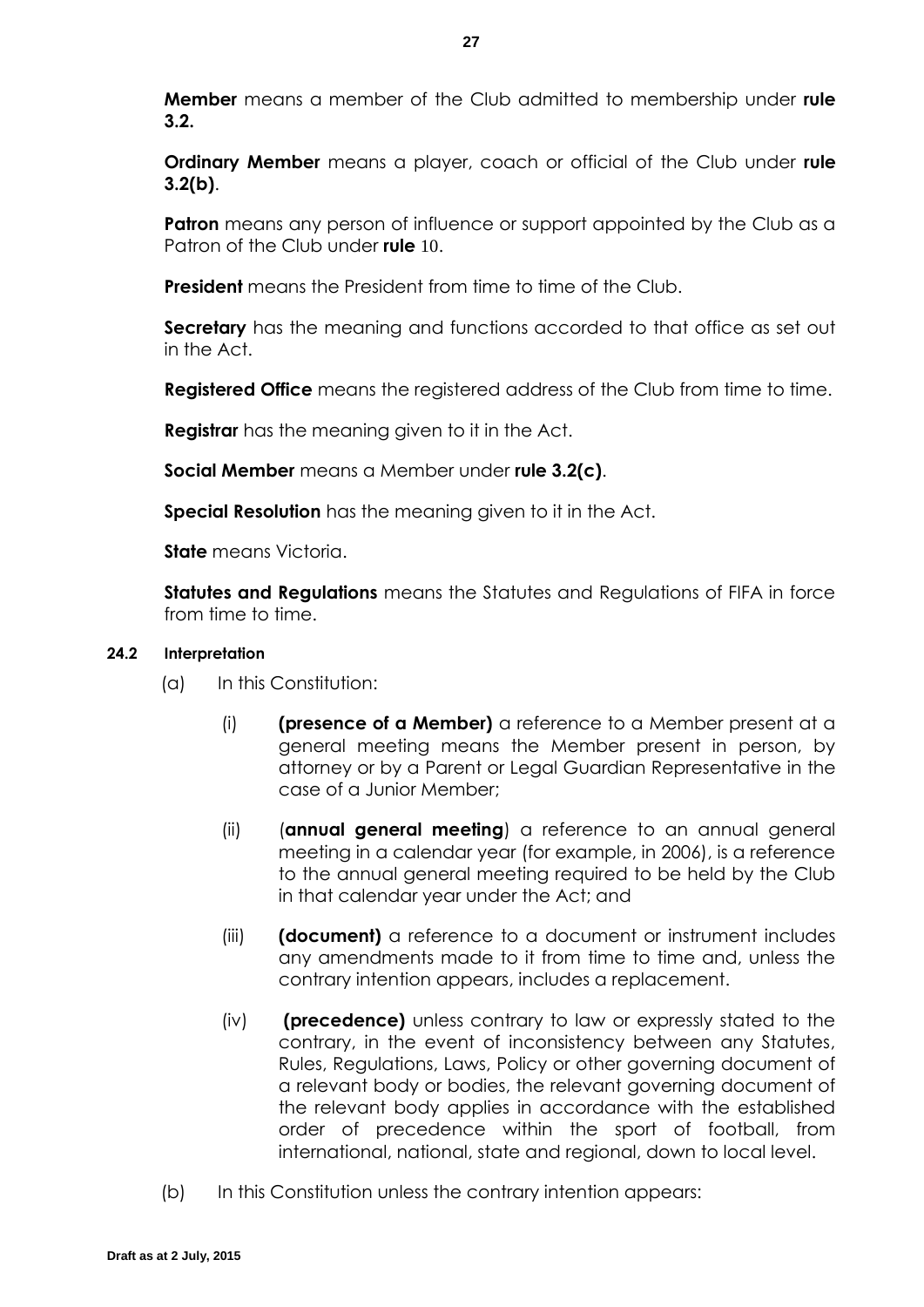- (i) **(gender)** words importing any gender include all other genders;
- (ii) **(person)** the word "person" includes a firm, a body corporate, a partnership, a joint venture, an unincorporated body or association or an authority;
- (iii) **(successors)** a reference to an organisation includes a reference to its successors;
- (iv) **(singular** includes **plural)** the singular includes the plural and vice versa;
- (v) **(instruments)** a reference to a law includes regulations and instruments made under it;
- (vi) **(amendments to legislation)** a reference to a law or a provision of a law includes amendments, re-enactments or replacements of that law or the provision, whether by a State or the Commonwealth or otherwise;
- (vii) **(signed)** where, by a provision of this Constitution, a document including a notice is required to be signed, that requirement may be satisfied in relation to an electronic communication of the document in any manner permitted by law or by any State or Commonwealth law relating to electronic transmissions or in any other manner approved by the Directors; and
- (viii) **(writing)** "writing" and "written" includes printing, typing and other modes of reproducing words in a visible form including, without limitation, any representation of words in a physical document or in an electronic communication or form or otherwise.

### **24.3 Corporations Act**

In this Constitution unless the contrary intention appears an expression has, in a provision of this Constitution that deals with a matter dealt with by a particular provision of the Corporations Act, the same meaning as in that provision of the Corporations Act.

### **24.4 Headings**

Headings are inserted for convenience and do not affect the interpretation of this Constitution.

### **24.5 "Include" etc.**

In this Constitution the words "include", "includes", "including" and "for example" are not to be interpreted as words of limitation.

### **24.6 Powers**

A power, an authority or a discretion reposed in a Director, the Directors, a Sub-Committee, the Club in general meeting or a Member may be exercised at any time and from time to time.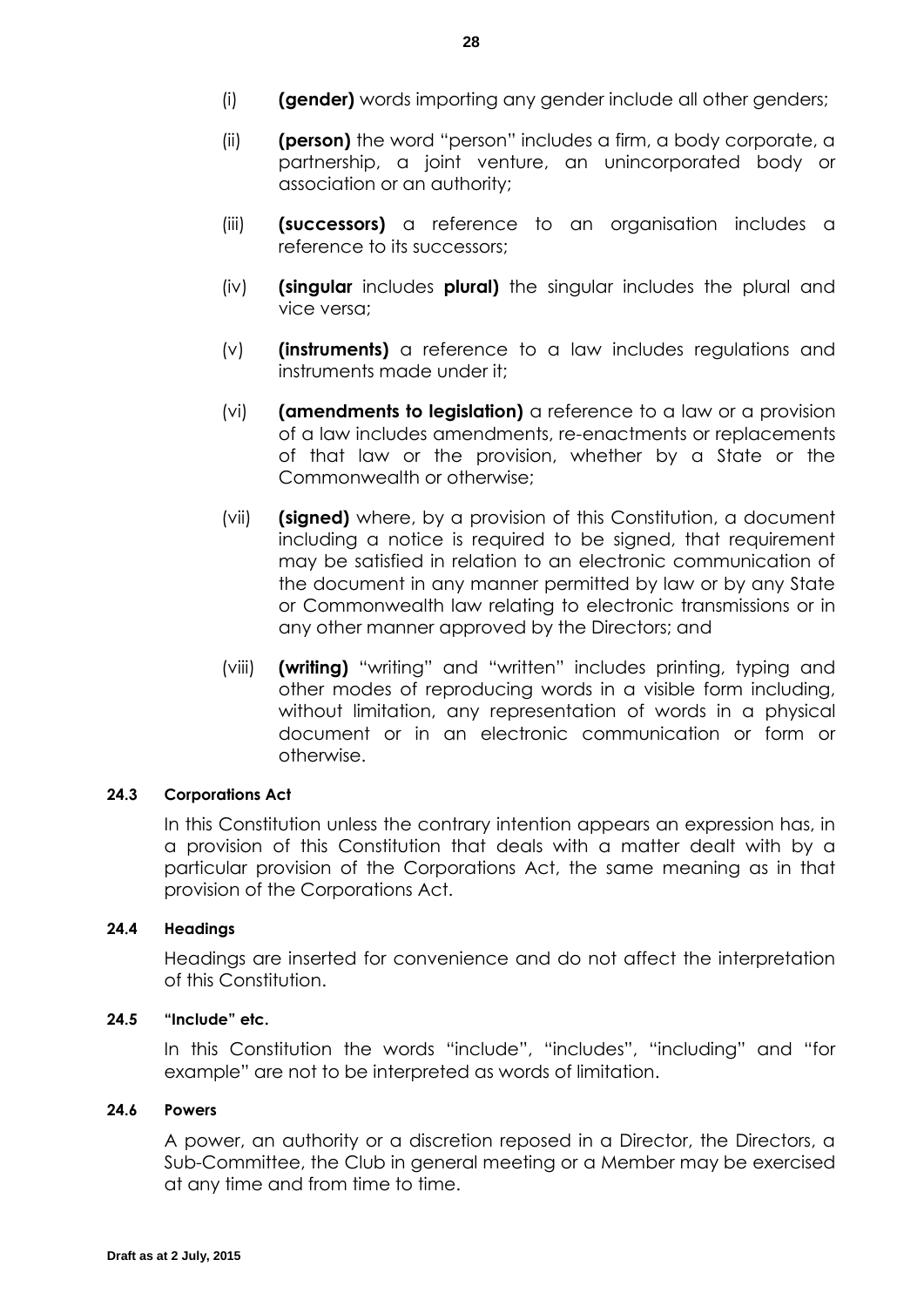### **24.7 Purposes**

A reference in this Constitution to purposes is the same as a reference to "objects" or "objects and purposes" or "statement of purposes" under the *Associations Incorporation Act 1981* (Vic) (in this clause, "Previous Act") or in the administration of the Club under the Previous Act.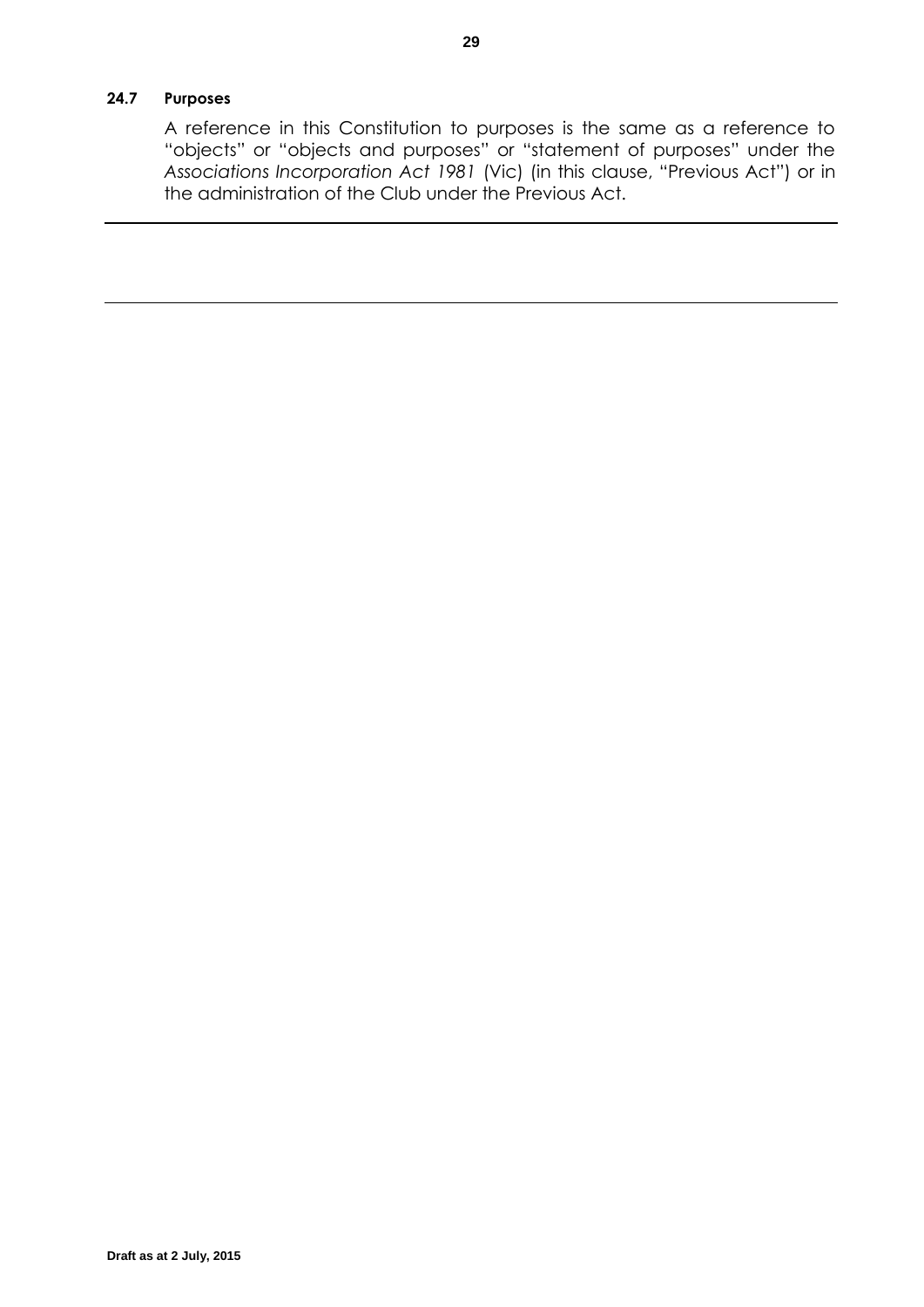# **APPENDIX 1 – APPLICATION FOR MEMBERSHIP OF MELBOURNE UNITED FC INC**

### **(For use when the applicant is not self-registering via the approved FFV registration system (online or otherwise) or if otherwise required by the Club)**

| (name) |                | (address) |  |
|--------|----------------|-----------|--|
|        |                |           |  |
|        | (name of Club) |           |  |

I agree to be bound by and observe the following (for the time being in force and applicable to me as a Member of the Club or a registered participant):

- (a) this Constitution;
- (b) the Laws of the Game;
- (c) the Statutes and Regulations and those of the By-Laws expressed to apply to or in relation to Members;
- (d) the Statutes and Regulations and the constitutions and by-laws of FFA and FFV as enforced from time to time;
- (e) the FFV Codes of Behaviour and Rules of Competition, as amended from time to time; and
- (f) the FFA Code of Conduct, as amended from time to time.

…………………………………… Signature of applicant

Date …………………….

If the applicant is under 18 years of age, I acknowledge and agree the applicant's grant of membership is subject to the applicant's agreement (and, to the extent it is applicable, my agreement) to be bound by and observe the constitution, rules, regulations, statutes, by-laws and codes set out above.

………………………………… Signature of Parent or Legal Guardian Representative (if applicant under 18 years)

Date …………………….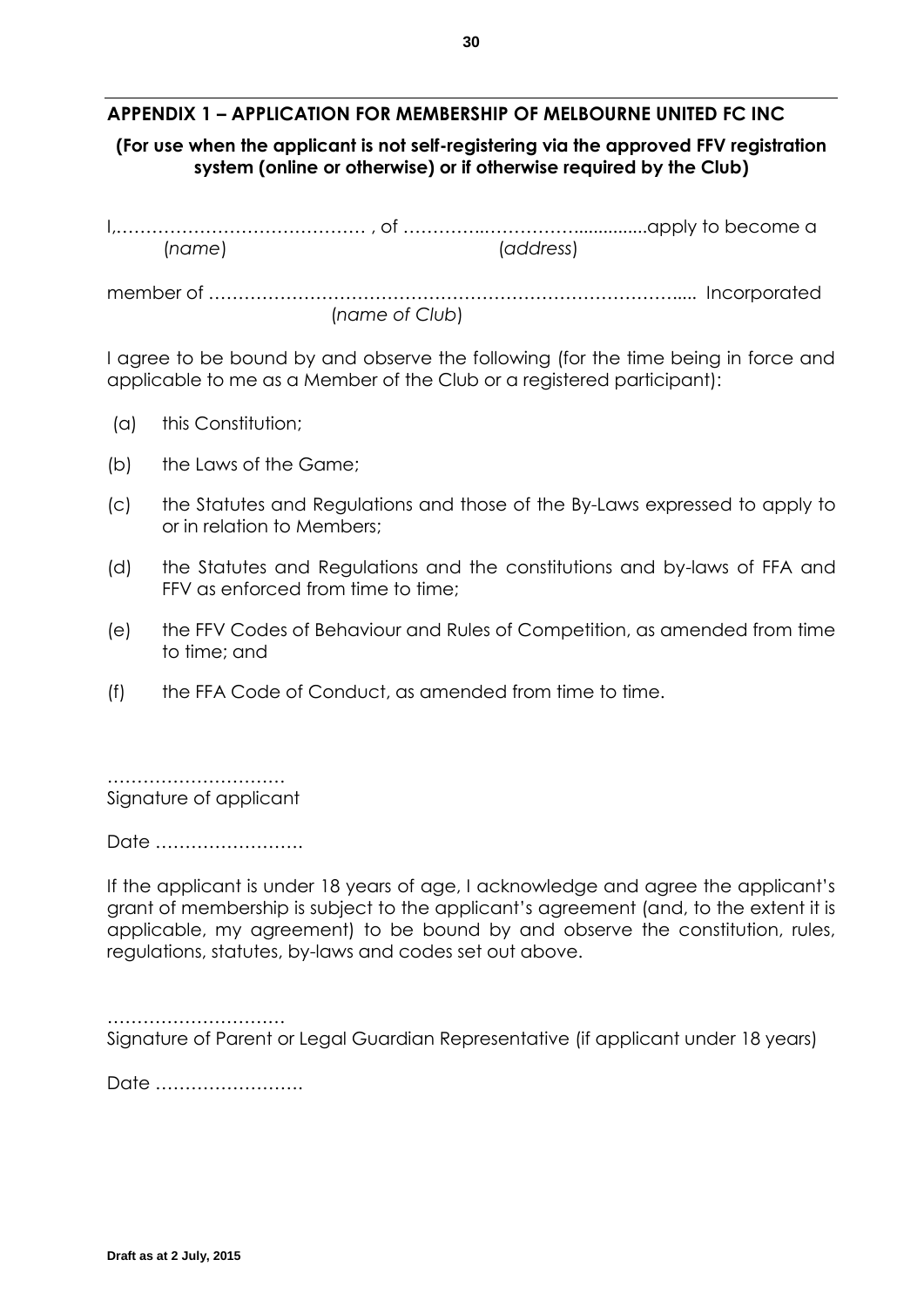| (name)                                                                                                           |
|------------------------------------------------------------------------------------------------------------------|
| (address)                                                                                                        |
| being a Member of Melbourne United FC Inc.                                                                       |
| (name of proxy holder)                                                                                           |
| (address of proxy holder)                                                                                        |
| being a Member of that Club, as my proxy to vote for me on my behalf at                                          |
| (meeting e.g. Annual General Meeting)                                                                            |
| of the Club to be held on<br>(date of meeting)                                                                   |
| and at any adjournment of that meeting.                                                                          |
| My proxy is authorised to vote in favour of/against* the following resolution (insert<br>details of resolution). |
|                                                                                                                  |

# **APPENDIX 2 – FORM OF APPOINTMENT OF PROXY**

Signed Date \* Delete if not applicable

…………………………….